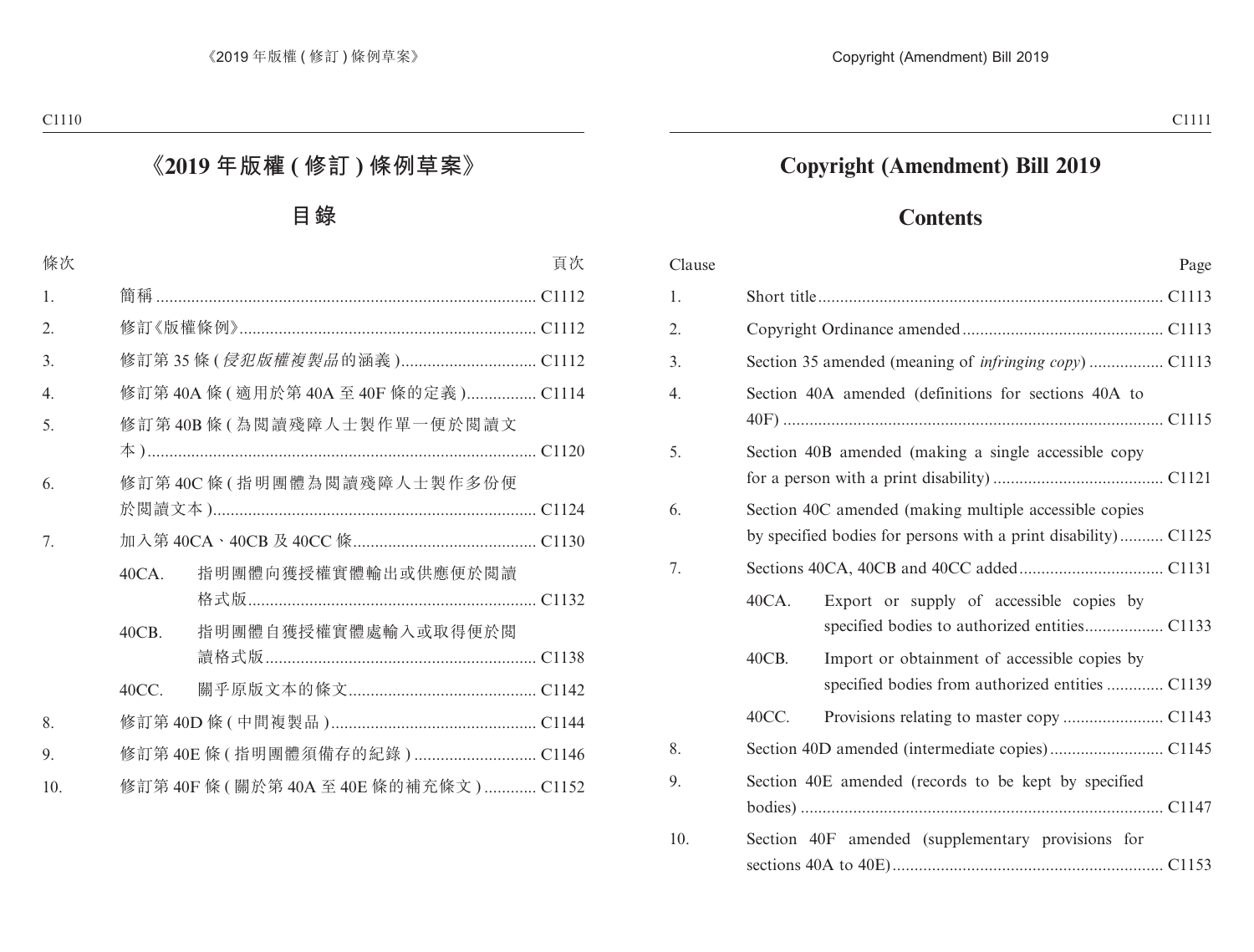# A BILL

# To

Amend the Copyright Ordinance to enhance copyright exceptions relating to persons with a print disability, in order to bring those exceptions into line with the standards set out in the Marrakesh Treaty to Facilitate Access to Published Works for Persons Who Are Blind, Visually Impaired or Otherwise Print Disabled.

Enacted by the Legislative Council.

**1. Short title**

This Ordinance may be cited as the Copyright (Amendment) Ordinance 2019.

**2. Copyright Ordinance amended**

The Copyright Ordinance (Cap. 528) is amended as set out in sections 3 to 10.

- **3. Section 35 amended (meaning of** *infringing copy***)**
	- (1) Section 35(7)(b), Chinese text—

**Repeal**

"文本"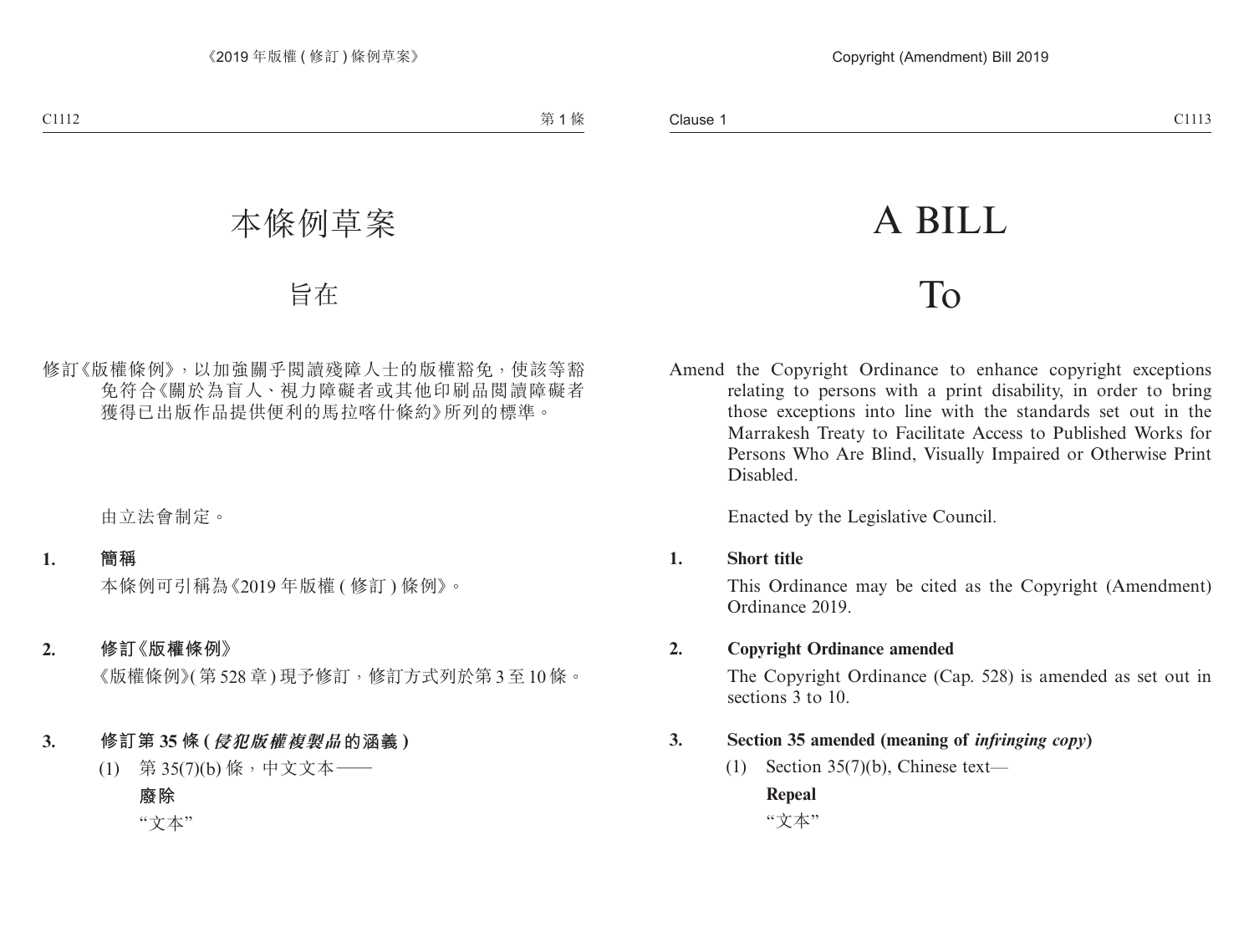### **Substitute**

"格式版".

(2) Section 35(7)(c), Chinese text—

#### **Repeal**

"文本"

## **Substitute**

"格式版".

(3) After section  $35(7)(c)$ —

## **Add**

- "(ca) section 40CA(11) (accessible copies made by specified bodies for export or supply);
	- (cb) section 40CB(7) (accessible copies imported or obtained by specified bodies);".

## **4. Section 40A amended (definitions for sections 40A to 40F)**

(1) Section 40A—

#### **Renumber the section as section 40A(1).**

(2) Section 40A(1), definition of *accessible copy*—

## **Repeal**

"文本)"

## **Substitute**

"格式版)".

(3) Section 40A(1), definition of *print disability*, paragraph  $(c)$ —

#### **Repeal**

 $\cdot$ ": or"

#### **Substitute a semicolon.**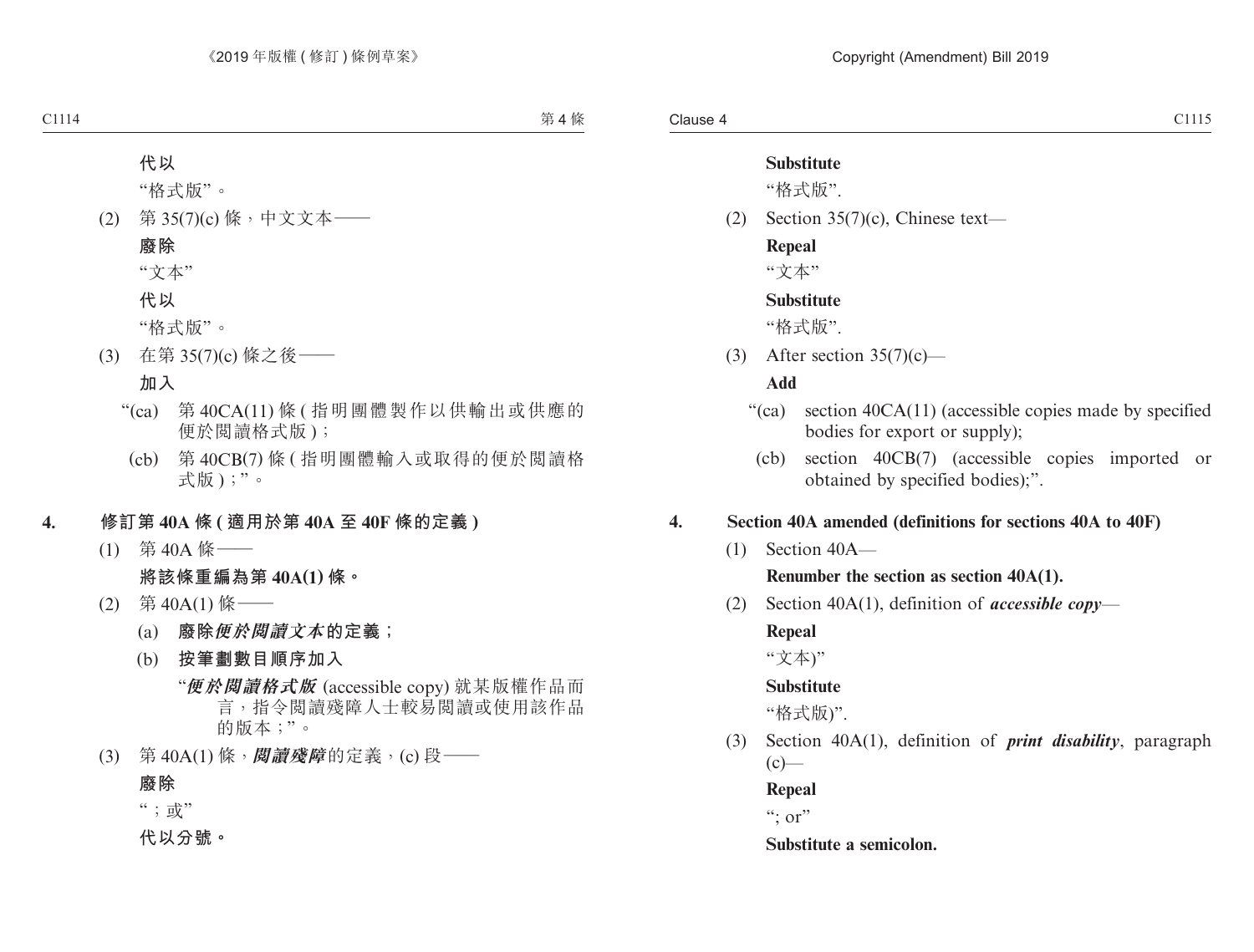(4) Section 40A(1), definition of *print disability*, paragraph (d), after the semicolon—

**Add**

 $\alpha$ "

(5) Section 40A(1), definition of *print disability*, after paragraph (d)—

## **Add**

- "(e) a perceptual or reading disability (including dyslexia) which cannot be improved to give the person (*relevant person*) visual function substantially equivalent to that of a person who has no such disability, such that the relevant person is unable to read to substantially the same degree as a person who has no such disability;".
- (6) Section 40A(1), definition of *specified body*—

# **Repeal paragraph (d)**

### **Substitute**

- "(d) an organization that—
	- (i) is not established or conducted for profit; and
	- (ii) has a main object or main function that is charitable or otherwise concerned with the advancement of welfare for persons with a print disability;".
- (7) Section 40A(1)—

## **Add in alphabetical order**

"*authorized entity* (獲授權實體) means a body—

(a) that is in a jurisdiction outside Hong Kong that—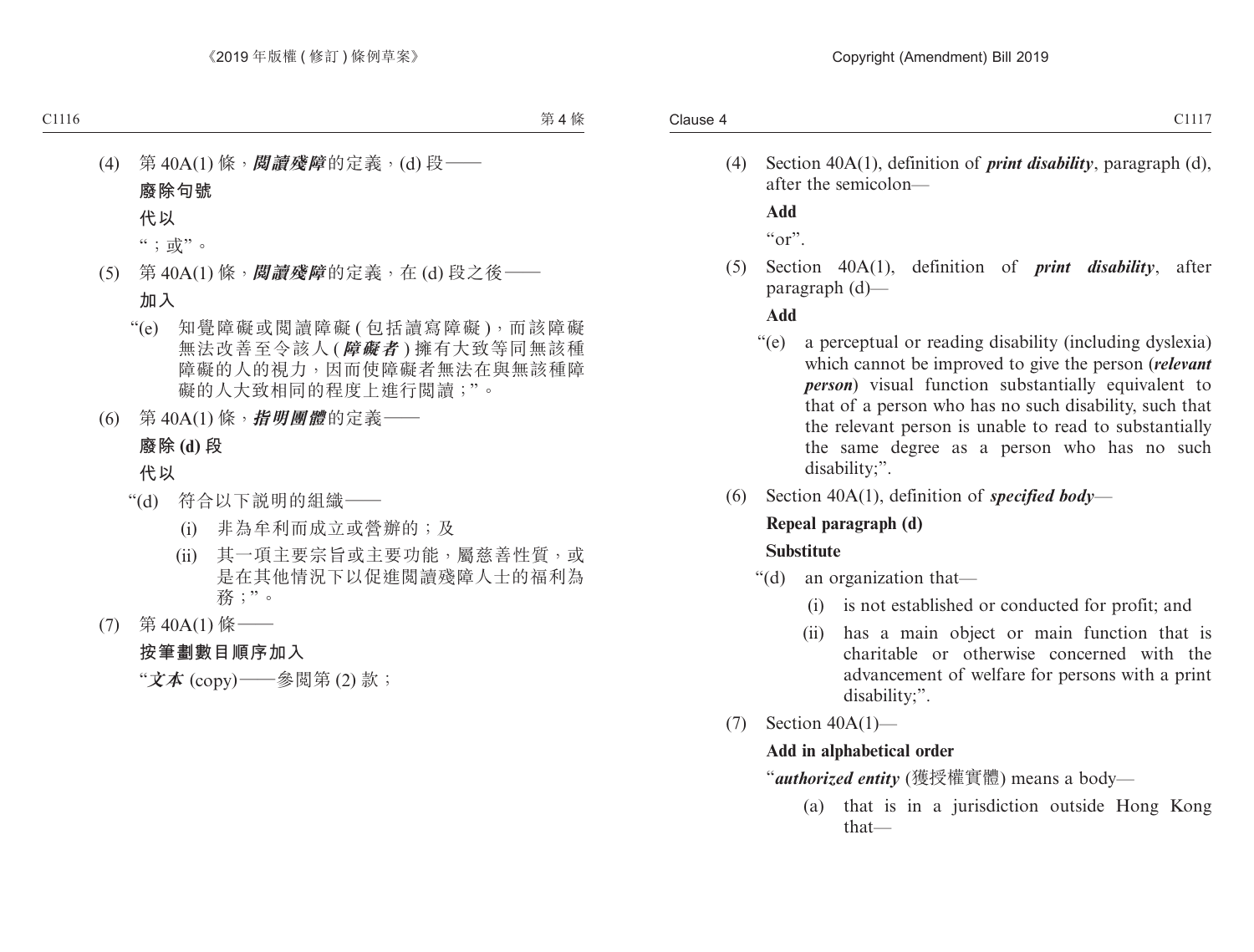- (i) is a member of the World Trade Organization; or
- (ii) is a contracting party to the Marrakesh Treaty to Facilitate Access to Published Works for Persons Who Are Blind, Visually Impaired or Otherwise Print Disabled adopted at Marrakesh in 2013, as revised or amended from time to time; and
- (b) that—
	- (i) is not established or conducted for profit; and
	- (ii) has a main object or main function that is charitable or otherwise concerned with the advancement of welfare for persons with a print disability;

 $\textit{copy}$  (文本)—see subsection (2);

*supply* (供應), in relation to an accessible copy, includes—

- (a) make the copy available, by wire or wireless means, in such a way that the person to whom the copy is made available may access it from a place and at a time chosen by the person (for example, make the copy available through the Internet); and
- (b) distribute the copy.".
- (8) After section  $40A(1)$ —

## **Add**

"(2) A reference in section 40B, 40C, 40CA or 40CB to a copy of the whole or part of a work includes a copy of the whole or part of the work in audio form, such as an audiobook.".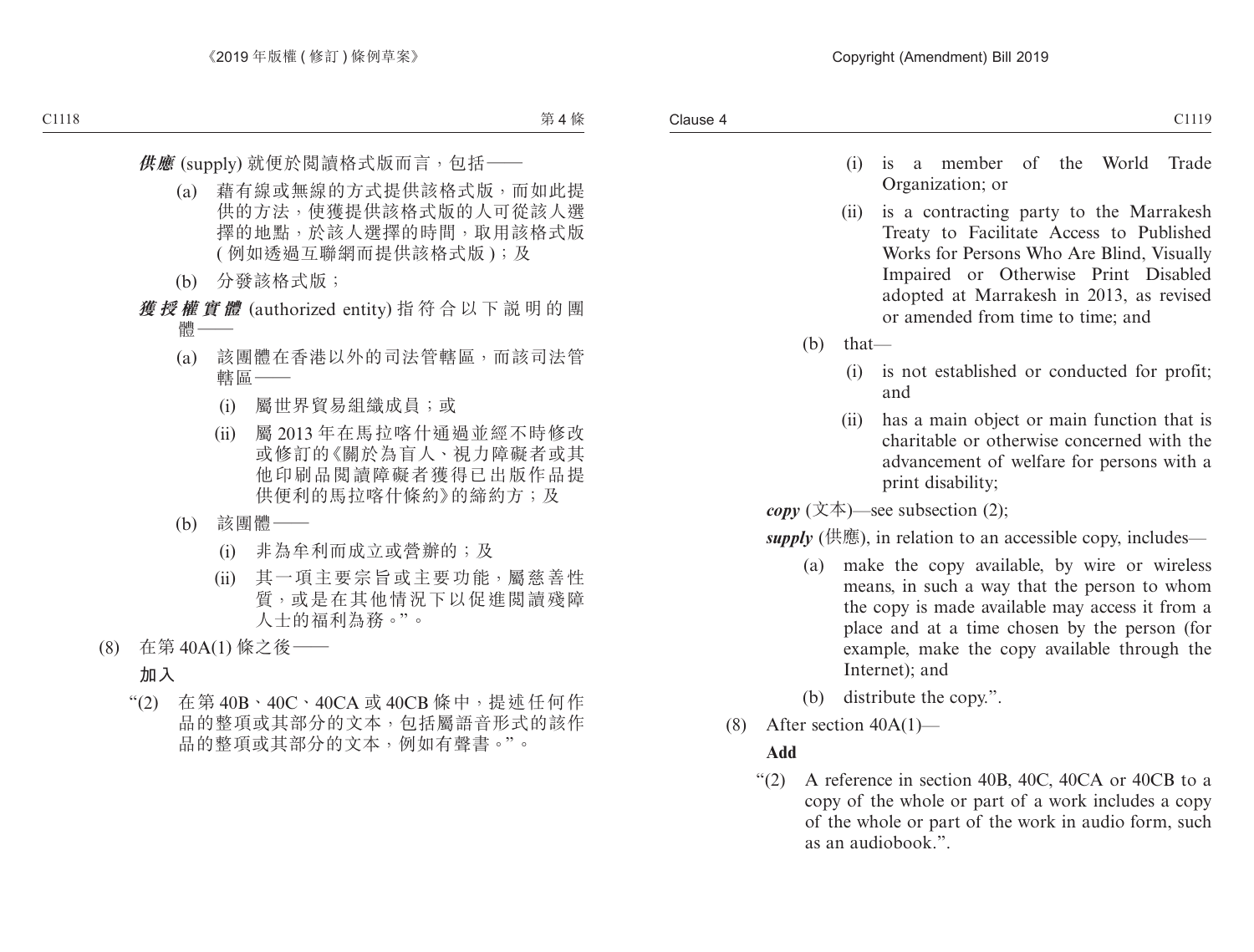- **5. Section 40B amended (making a single accessible copy for a person with a print disability)**
	- (1) Section 40B, Chinese text, heading—

**Repeal** "**文本**" **Substitute** "**格式版**".

(2) Section 40B—

## **Repeal subsection (1)**

## **Substitute**

- "(1) Subject to section 40CC, if a person with a print disability possesses, or otherwise has lawful access to, a copy of the whole or part of a literary, dramatic, musical or artistic work (*master copy*), and the master copy is not accessible to the person because of the disability, making an accessible copy of the master copy by or on behalf of the person for the person's personal use is not an infringement of copyright in the work or—
	- (a) for a published edition of the work—in the typographical arrangement of the published edition; or
	- (b) for an audio form of the work—in the sound recording of the work.".
- (3) Section 40B—

**Repeal subsection (2).**

(4) Section 40B—

**Repeal subsection (3) Substitute**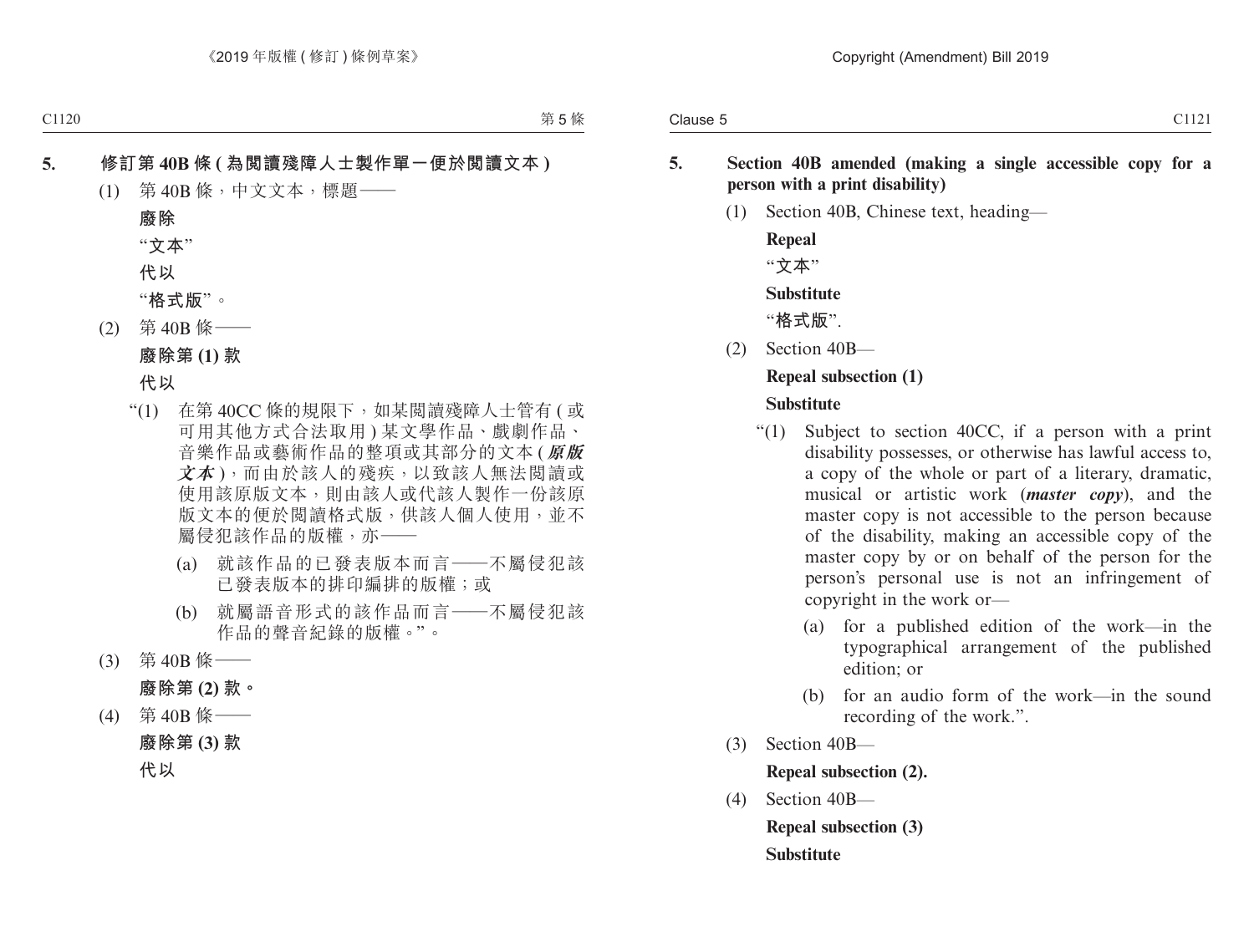- "(3) Subsection (1) does not apply unless, at the time when the accessible copy is made, the maker of the copy is satisfied, after making reasonable enquiries, that no copy of the relevant copyright work in a form that is accessible to the person with a print disability can be obtained at a reasonable commercial price.".
- (5) Section 40B(4), Chinese text—

## **Repeal**

everything before "而招致"

## **Substitute**

- "(4) 如任何人根據本條,代閱讀殘障人士製作便於閱讀 格式版,並就此收取費用,該費用不得超逾為製作 和供應該格式版".
- (6) Section 40B(5), Chinese text—

## **Repeal**

"文本 ( 若非因本條即屬侵犯版權複製品者 ) 按照本條製 作或供應, 但其後該文本"

## **Substitute**

"格式版 ( 若非因本條即屬侵犯版權複製品者 ) 按照本條 製作或供應,但其後該格式版" .

(7) Section  $40B(5)(a)$ , Chinese text—

#### **Repeal**

"文本"

## **Substitute**

"格式版".

(8) Section 40B(5)(b), Chinese text—

## **Repeal**

"文本"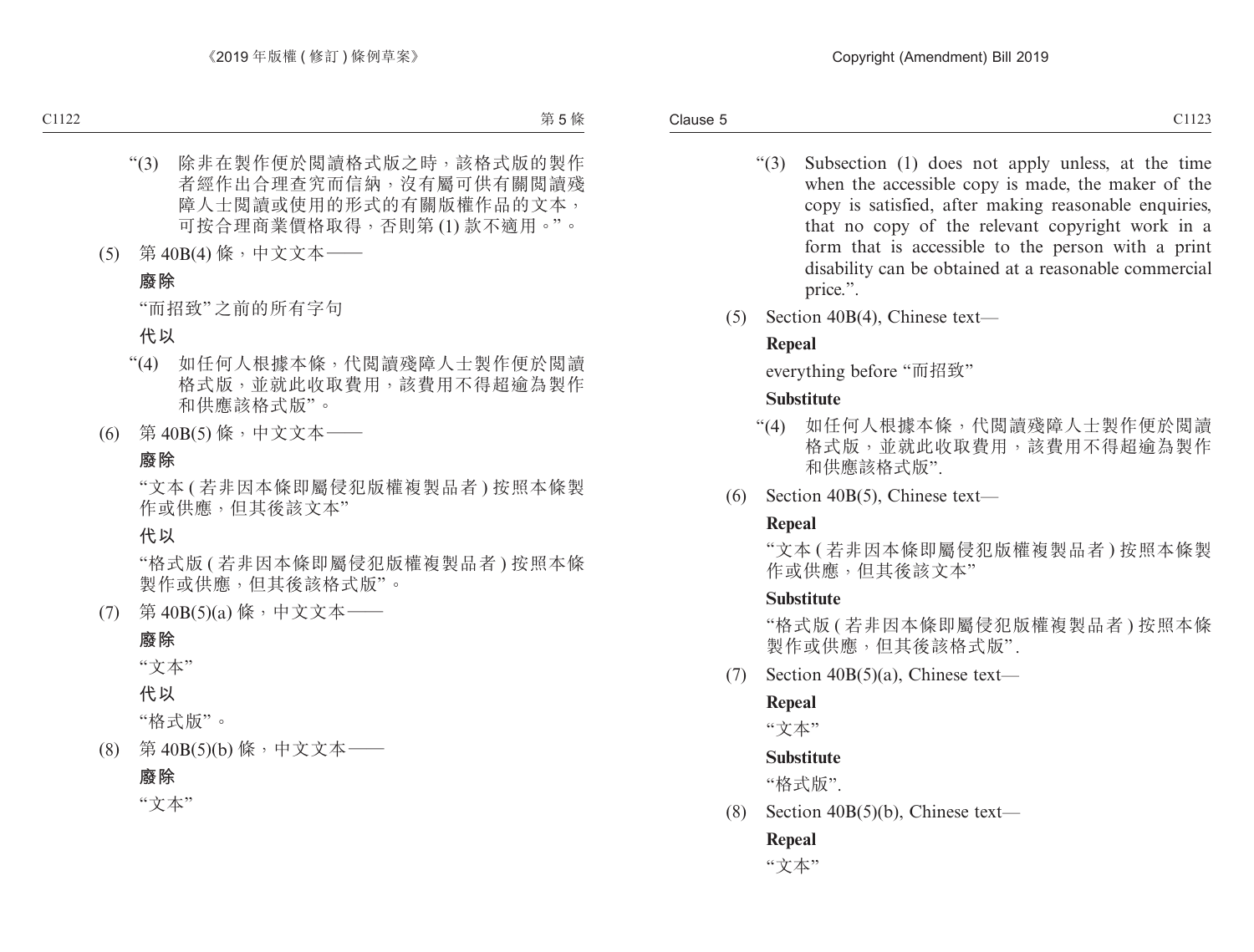#### **Substitute**

"格式版".

## **6. Section 40C amended (making multiple accessible copies by specified bodies for persons with a print disability)**

(1) Section 40C, Chinese text, heading—

**Repeal**

"**文本**"

#### **Substitute**

"**格式版**".

(2) Section 40C—

#### **Repeal subsection (1)**

#### **Substitute**

- "(1) Subject to section 40CC, if a specified body possesses, or otherwise has lawful access to, a copy of the whole or part of a literary, dramatic, musical or artistic work that has been published or otherwise made publicly available in any media (*master copy*), and the master copy is not accessible to persons with a print disability, the doing of an act specified in subsection (1A) by the body is not an infringement of copyright in the work or—
	- (a) for a published edition of the work—in the typographical arrangement of the published edition; or
	- (b) for an audio form of the work—in the sound recording of the work.
- (1A) The following acts are specified for the purposes of subsection (1)—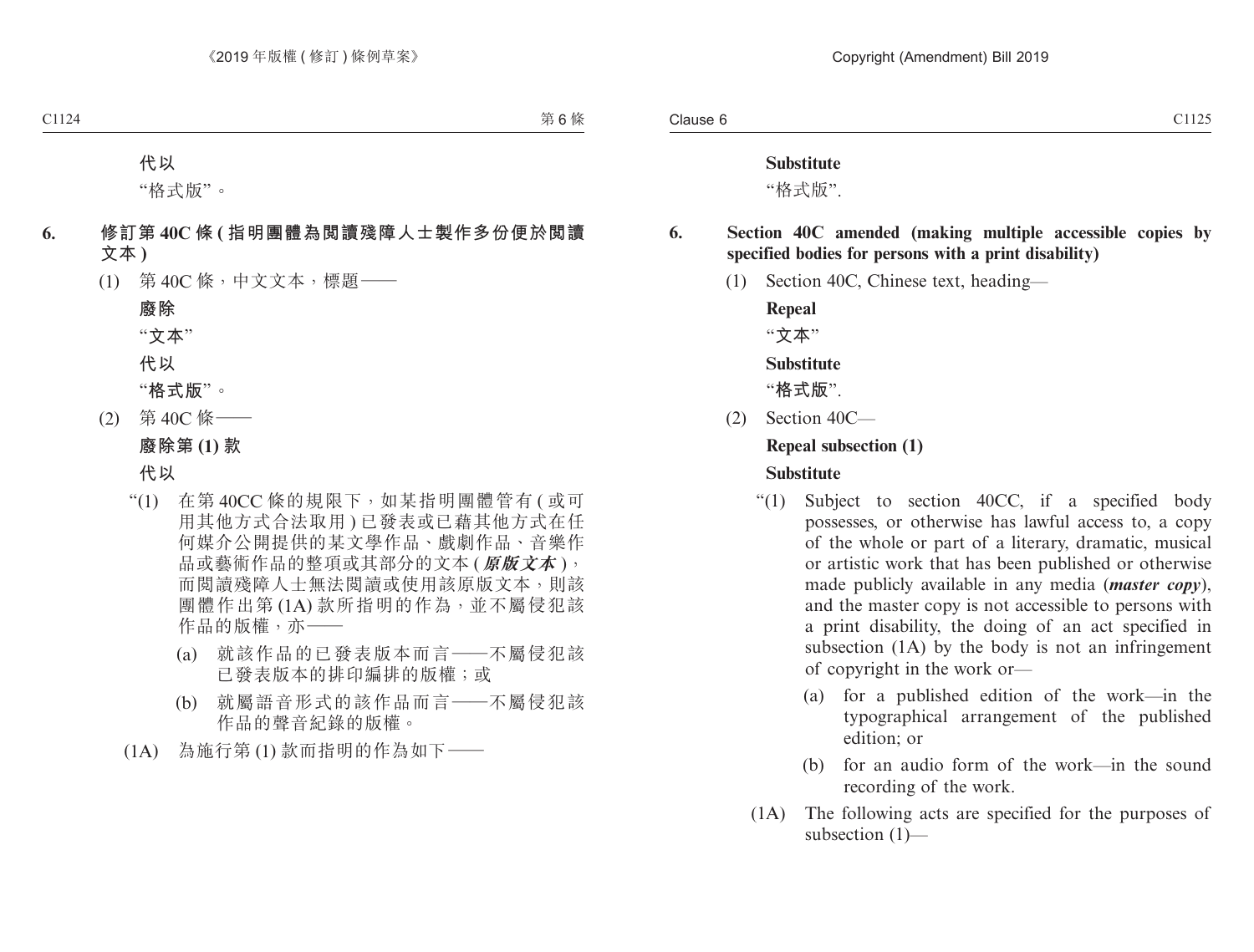- (a) making accessible copies of the master copy for persons with a print disability for their personal use;
- (b) supplying the accessible copies to those persons for their personal use.
- (1B) If a specified body has made an accessible copy of a master copy under subsection (1), the doing of an act specified in subsection (1C) by the body is also not an infringement of copyright in the work or—
	- (a) for a published edition of the work—in the typographical arrangement of the published edition; or
	- (b) for an audio form of the work—in the sound recording of the work.
- (1C) The following acts are specified for the purposes of subsection (1B)—
	- (a) making further accessible copies from the accessible copy concerned for persons with a print disability for their personal use;
	- (b) supplying the accessible copies so made to those persons for their personal use.".
- (3) Section 40C—

**Repeal subsection (2).**

(4) Section 40C—

#### **Repeal subsection (3)**

#### **Substitute**

"(3) Subsections (1) and (1A) do not apply unless, at the time when the accessible copies are made, the specified body is satisfied, after making reasonable enquiries, that no copy of the relevant copyright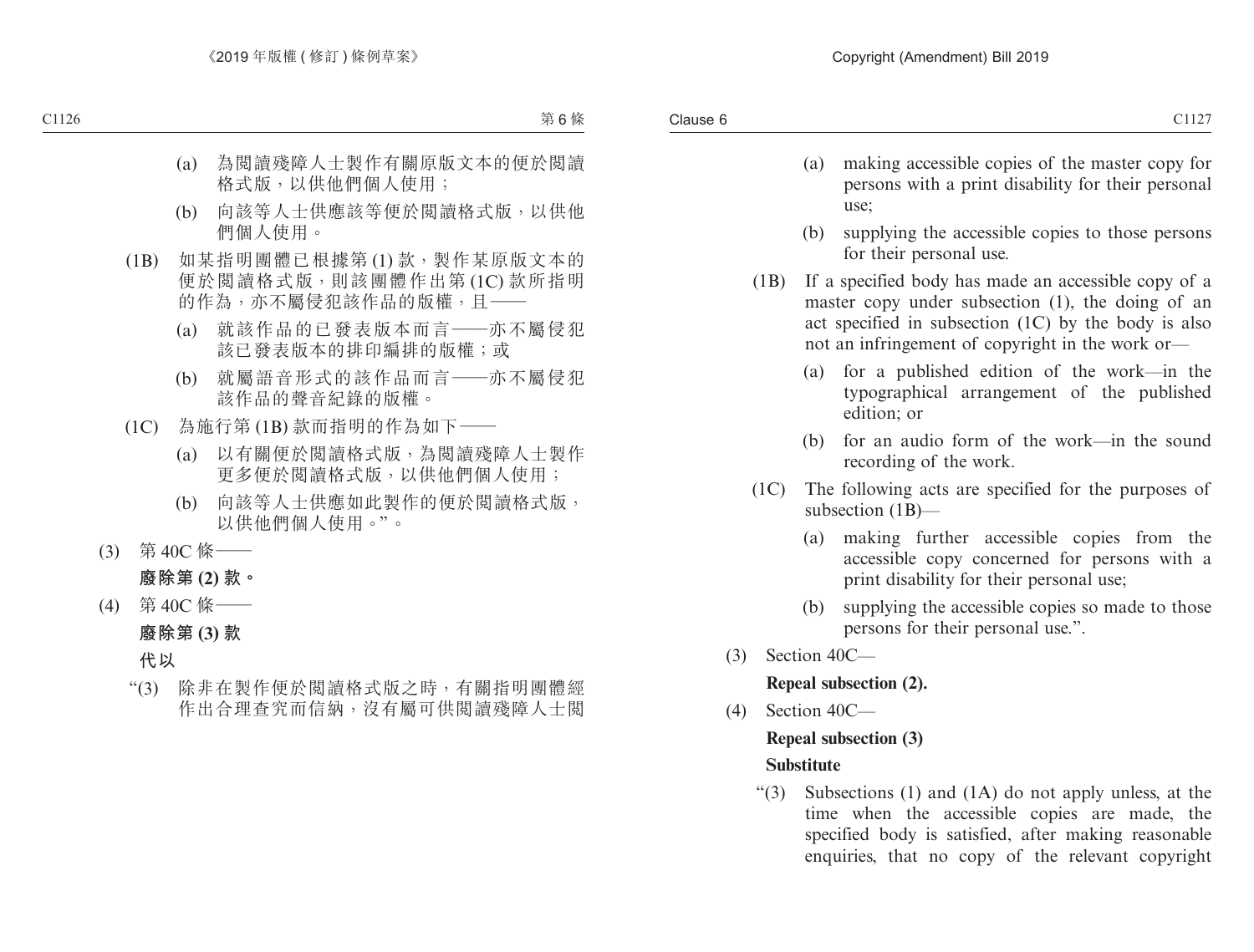work in a form that is accessible to a person with a print disability can be obtained at a reasonable commercial price.

- (3A) Subsections (1B) and (1C) do not apply unless, at the time when the further accessible copies are made, the specified body is satisfied, after making reasonable enquiries, that no copy of the relevant copyright work in a form that is accessible to a person with a print disability can be obtained at a reasonable commercial price.".
- (5) Section  $40C(4)(a)$ , Chinese text—

#### **Repeal**

"文本之前的一段合理時間內,將其製作或供應該等便 於閱讀文本"

#### **Substitute**

"格式版之前的一段合理時間內,將其製作或供應該等 格式版" .

(6) Section  $40C(4)(b)$ , Chinese text—

#### **Repeal**

"文本之後的一段合理時間內,將它已製作或供應該等 便於閱讀文本"

#### **Substitute**

"格式版之後的一段合理時間內,將它已製作或供應該 等格式版".

(7) Section 40C(5)—

## **Repeal**

"The requirement under subsection"

## **Substitute**

"Subsection".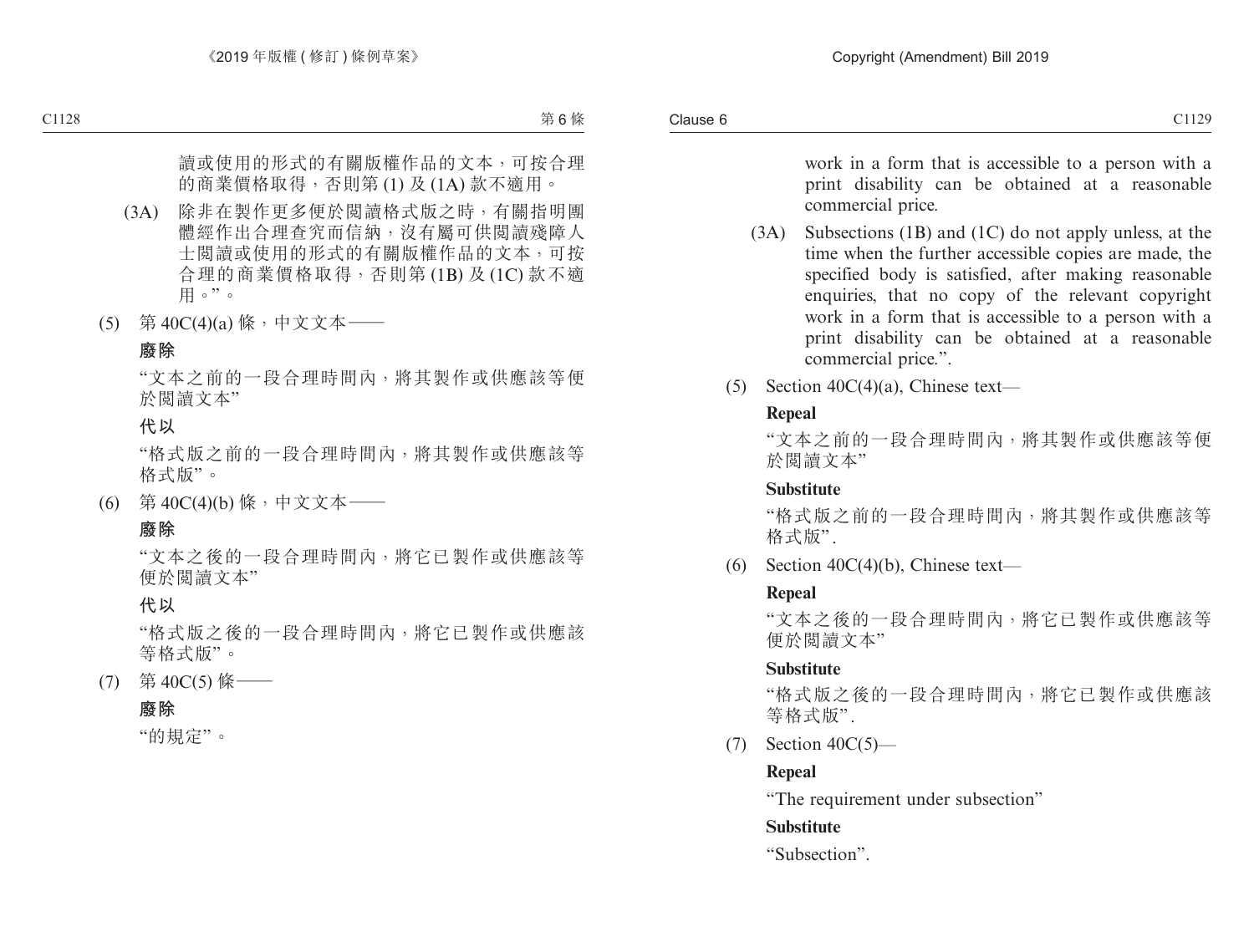(8) Section 40C(6), Chinese text—

#### **Repeal**

everything before "而招致"

#### **Substitute**

- "(6) 如指明團體根據本條,製作和供應便於閱讀格式 版,並就此收取費用,該費用不得超逾為製作和供 應該格式版"
- (9) Section 40C(7), Chinese text—

#### **Repeal**

"文本 ( 若非因本條即屬侵犯版權複製品者 ) 按照本條製 作或供應,但其後該文本"

#### **Substitute**

"格式版 ( 若非因本條即屬侵犯版權複製品者 ) 按照本條 製作或供應,但其後該格式版".

(10) Section 40C(7)(a), Chinese text—

#### **Repeal**

"文本"

#### **Substitute**

"格式版".

(11) Section 40C(7)(b), Chinese text—

#### **Repeal**

"文本"

#### **Substitute**

"格式版".

#### **7. Sections 40CA, 40CB and 40CC added**

After section 40C—

**Add**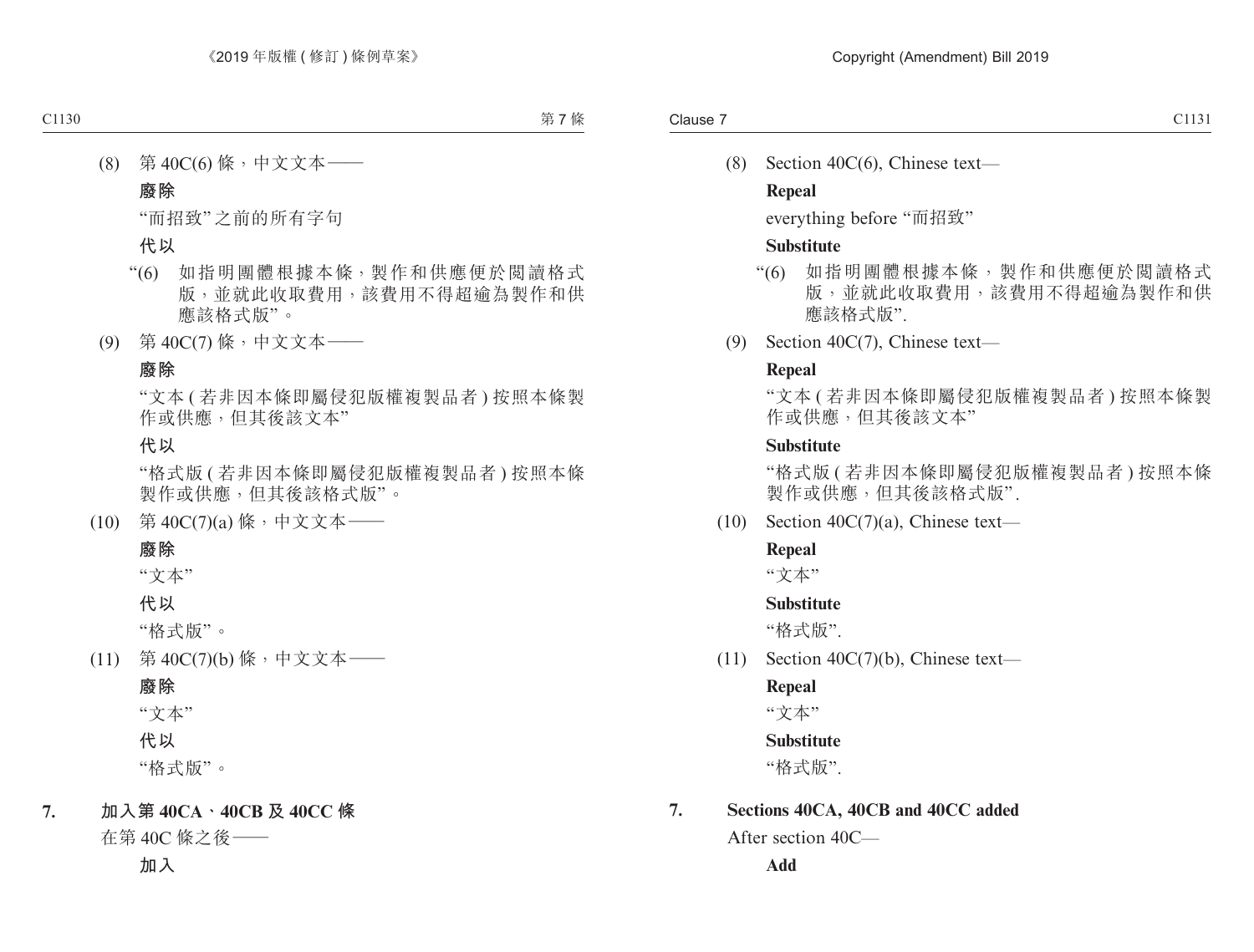#### "**40CA. Export or supply of accessible copies by specified bodies to authorized entities**

- (1) Subject to section 40CC, if a specified body possesses, or otherwise has lawful access to, a copy of the whole or part of a literary, dramatic, musical or artistic work that has been published or otherwise made publicly available in any media (*master copy*), and the master copy is not accessible to persons with a print disability, the doing of an act specified in subsection (2) by the body is not an infringement of copyright in the work or—
	- (a) for a published edition of the work—in the typographical arrangement of the published edition; or
	- (b) for an audio form of the work—in the sound recording of the work.
- (2) The following acts are specified for the purposes of subsection (1)—
	- (a) making an accessible copy of the master copy for the purpose of export or supply to an authorized entity;
	- (b) exporting or supplying the accessible copy to the entity.
- (3) Subsections (1) and (2) do not apply unless both of the following conditions are met by the specified body before exporting or supplying an accessible copy to an authorized entity—
	- (a) the body has obtained the entity's confirmation that no copy of the relevant copyright work in a form that is accessible to persons with a print disability can be obtained at a reasonable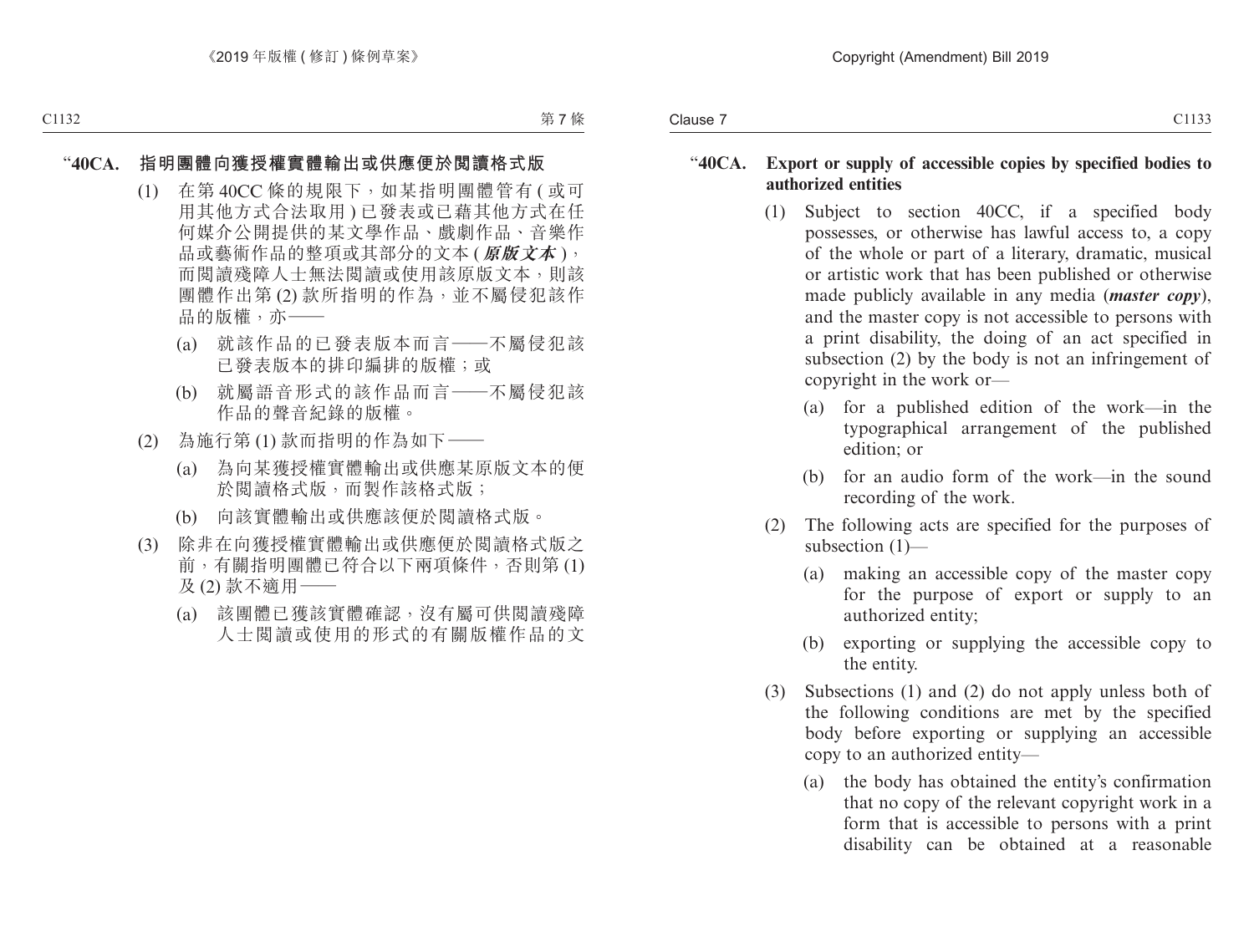commercial price in the jurisdiction the entity is in;

- (b) the body does not know, and does not have reasonable grounds for believing, that the accessible copy would be used otherwise than by persons with a print disability for their personal use.
- (4) If a specified body has made an accessible copy of a master copy under section 40C, the doing of an act specified in subsection (5) by the body is also not an infringement of copyright in the work or—
	- (a) for a published edition of the work—in the typographical arrangement of the published edition; or
	- (b) for an audio form of the work—in the sound recording of the work.
- (5) The following acts are specified for the purposes of subsection (4)—
	- (a) making another accessible copy from the accessible copy concerned for the purpose of export or supply to an authorized entity;
	- (b) exporting or supplying that other accessible copy to the entity.
- (6) Subsections (4) and (5) do not apply unless both of the following conditions are met by the specified body before exporting or supplying an accessible copy to an authorized entity—
	- (a) the body has obtained the entity's confirmation that no copy of the relevant copyright work in a form that is accessible to persons with a print disability can be obtained at a reasonable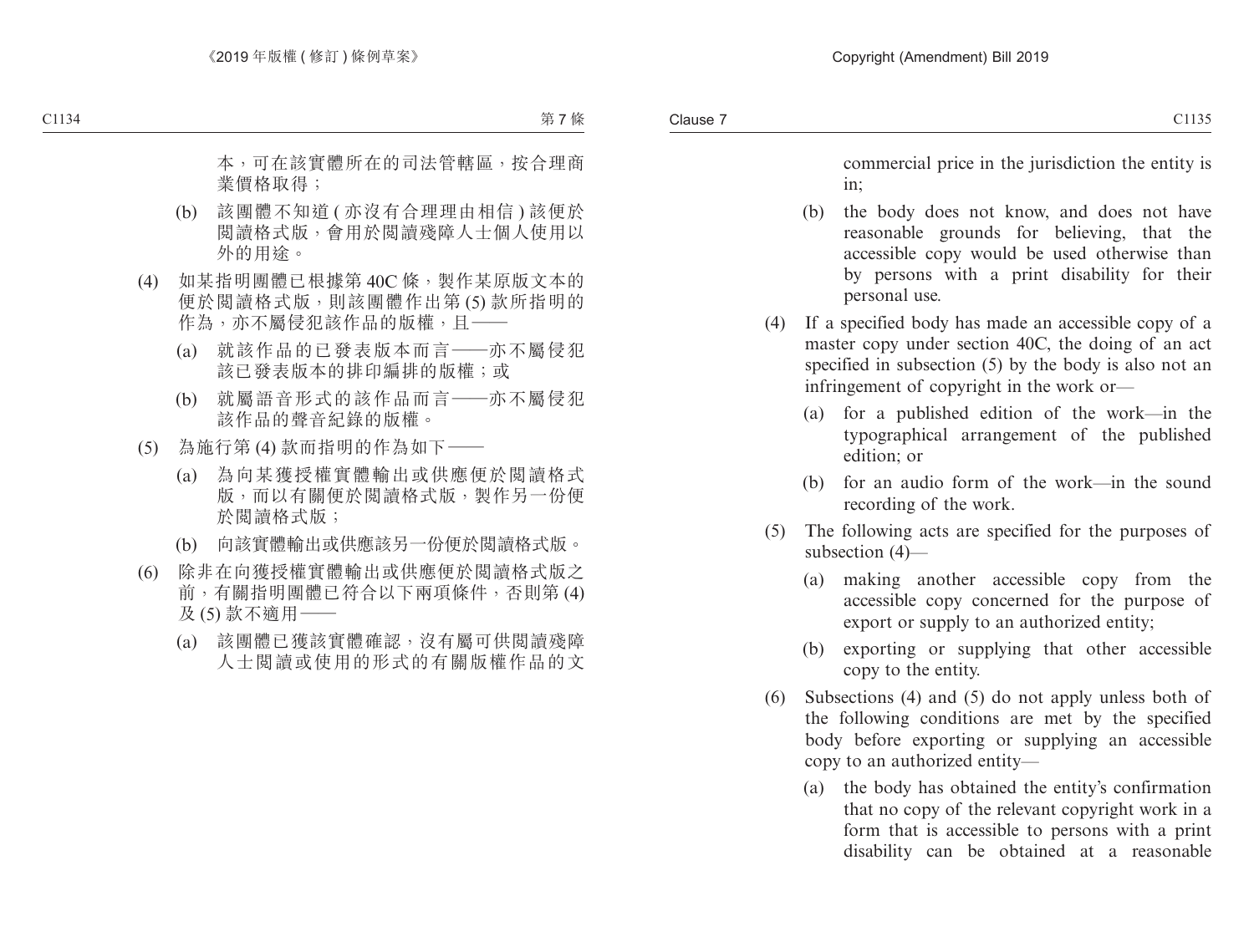commercial price in the jurisdiction the entity is in;

- (b) the body does not know, and does not have reasonable grounds for believing, that the accessible copy would be used otherwise than by persons with a print disability for their personal use.
- (7) In determining whether a specified body does not know, or does not have reasonable grounds for believing, that an accessible copy would be used otherwise than by persons with a print disability for their personal use, the court may have regard to all the circumstances including whether the body has obtained a confirmation from the authorized entity that the copy would only be provided to persons with a print disability for their personal use.
- (8) The specified body must—
	- (a) within a reasonable time before making, exporting or supplying the accessible copy, notify the relevant copyright owner of its intention to make, export or supply the copy; or
	- (b) within a reasonable time after making, exporting or supplying the accessible copy, notify the relevant copyright owner that it has made, exported or supplied the copy.
- (9) Subsection (8) does not apply if the specified body cannot, after making reasonable enquiries, ascertain the identity and contact details of the relevant copyright owner.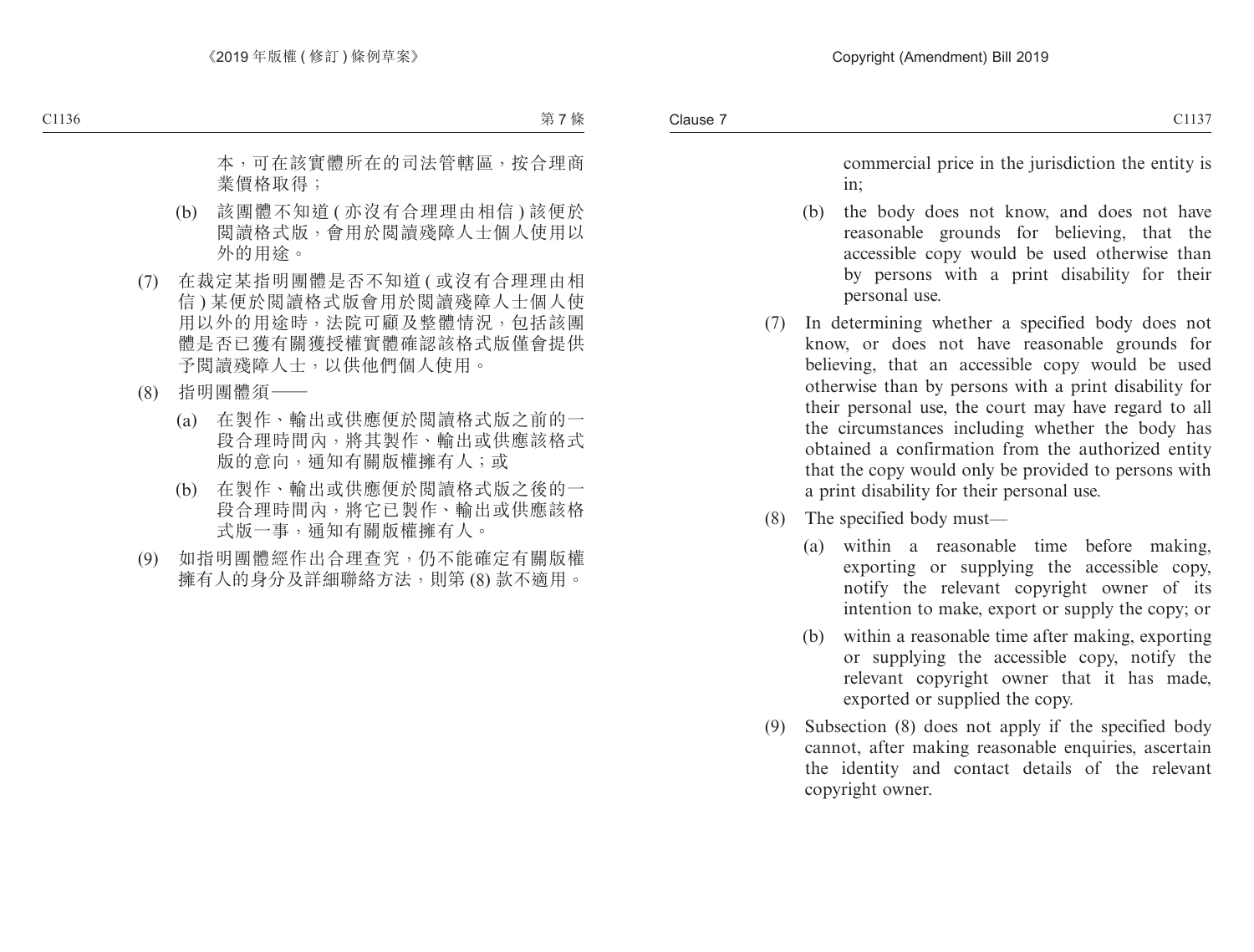- (10) If the specified body charges for making, exporting or supplying an accessible copy under this section, the sum charged must not exceed the cost incurred in making, exporting or supplying the copy.
- (11) Where an accessible copy which apart from this section would be an infringing copy is made, exported or supplied in accordance with this section but is subsequently dealt with, it is to be treated as an infringing copy—
	- (a) for the purpose of that dealing; and
	- (b) if that dealing infringes copyright, for all subsequent purposes.
- $(12)$  In subsection  $(11)$ 
	- *dealt with* (被用以進行交易) means sold, let for hire, or offered or exposed for sale or hire.

#### **40CB. Import or obtainment of accessible copies by specified bodies from authorized entities**

- (1) The doing of an act specified in subsection (2) by a specified body for the purpose of supplying accessible copies of the whole or part of a literary, dramatic, musical or artistic work to persons with a print disability for their personal use is not an infringement of copyright in the work or—
	- (a) for a published edition of the work—in the typographical arrangement of the published edition; or
	- (b) for an audio form of the work—in the sound recording of the work.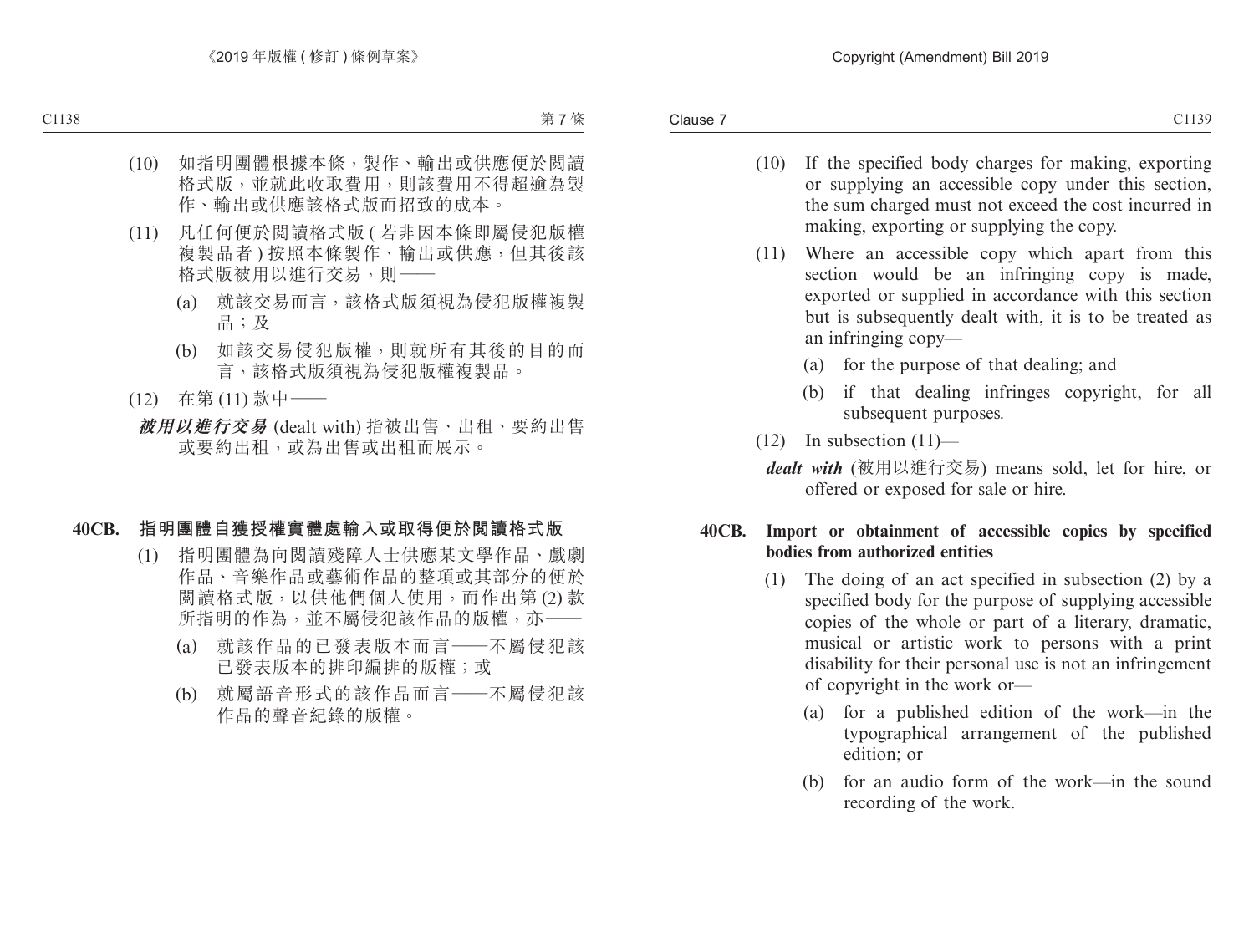- (2) The following acts are specified for the purposes of subsection (1)—
	- (a) importing or obtaining an accessible copy of the work from an authorized entity;
	- (b) possessing the accessible copy so imported or obtained;
	- (c) making further accessible copies from the accessible copy so imported or obtained;
	- (d) supplying the accessible copies so imported, obtained or made.
- (3) Subsections (1) and (2) do not apply if—
	- (a) the accessible copy records, or the making of the accessible copy would involve recording, a performance of the whole or part of a musical work; or
	- (b) the accessible copy records, or the making of the accessible copy would involve recording, a performance of the whole or part of a dramatic work.
- (4) Also, subsections (1) and (2) do not apply unless, at the relevant time, the specified body is satisfied, after making reasonable enquiries, that no copy of the relevant copyright work in a form that is accessible to persons with a print disability can be obtained at a reasonable commercial price.
- (5) In subsection  $(4)$ —

*relevant time* (有關時間) means—

(a) in relation to importing or obtaining an accessible copy of a work from an authorized entity—the time when the copy is imported or obtained; and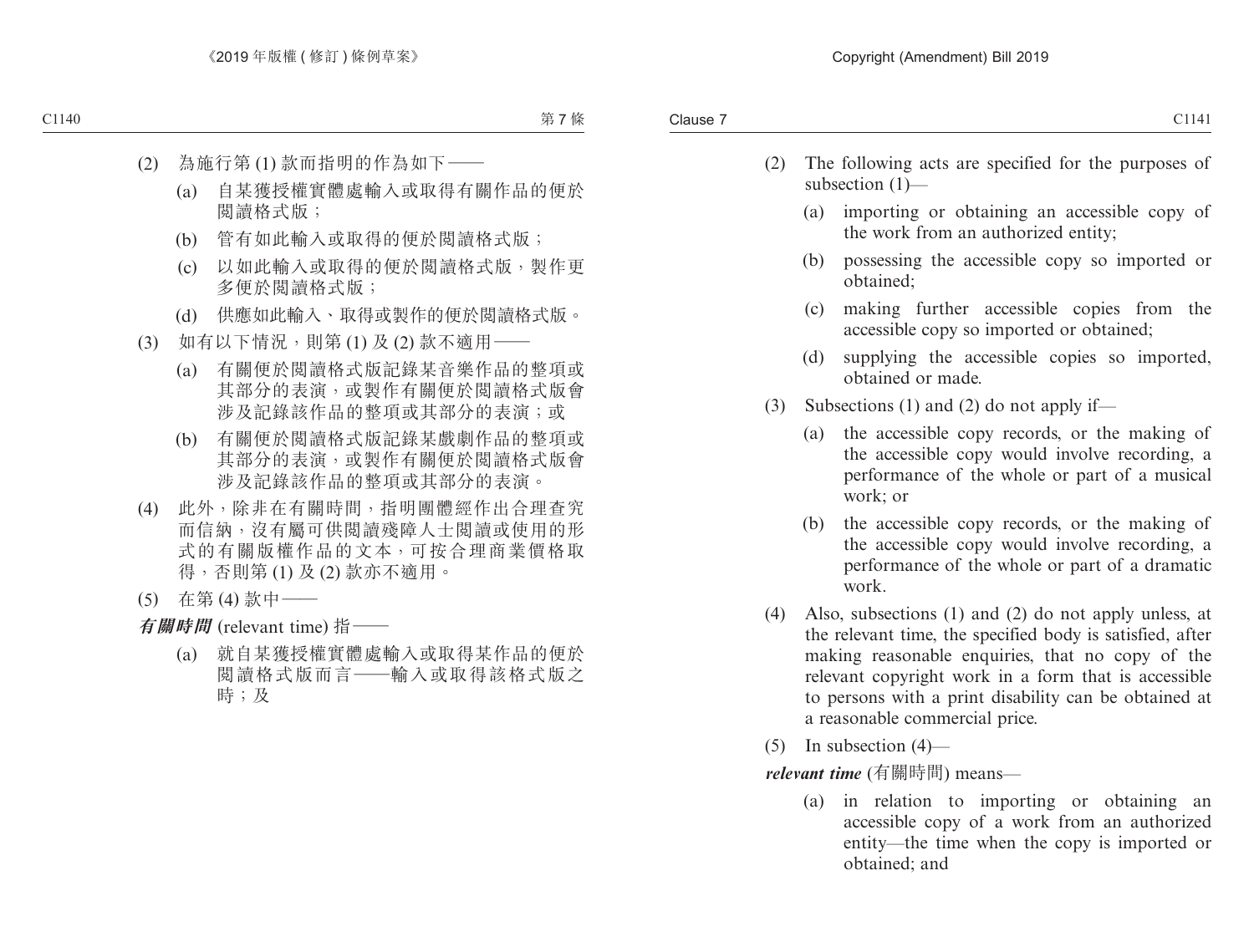- (b) in relation to making a further accessible copy from an accessible copy of a work—the time when the further accessible copy is made.
- (6) If the specified body charges for importing, obtaining, making or supplying an accessible copy under this section, the sum charged must not exceed the cost incurred in importing, obtaining, making or supplying the copy.
- (7) Where an accessible copy which apart from this section would be an infringing copy is imported, obtained, possessed, made or supplied in accordance with this section but is subsequently dealt with, it is to be treated as an infringing copy—
	- (a) for the purpose of that dealing; and
	- (b) if that dealing infringes copyright, for all subsequent purposes.
- (8) In subsection (7)—
- *dealt with* (被用以進行交易) means sold, let for hire, or offered or exposed for sale or hire.

#### **40CC. Provisions relating to master copy**

- (1) Sections  $40B(1)$ ,  $40C(1)$  and  $40CA(1)$  do not apply if—
	- (a) the relevant master copy is an infringing copy;
	- (b) the relevant master copy is a copy of a sound recording that comprises only of the performance of—
		- (i) the whole or part of a musical work;
		- (ii) music in which words are spoken, or are sung, incidentally to or in association with the music;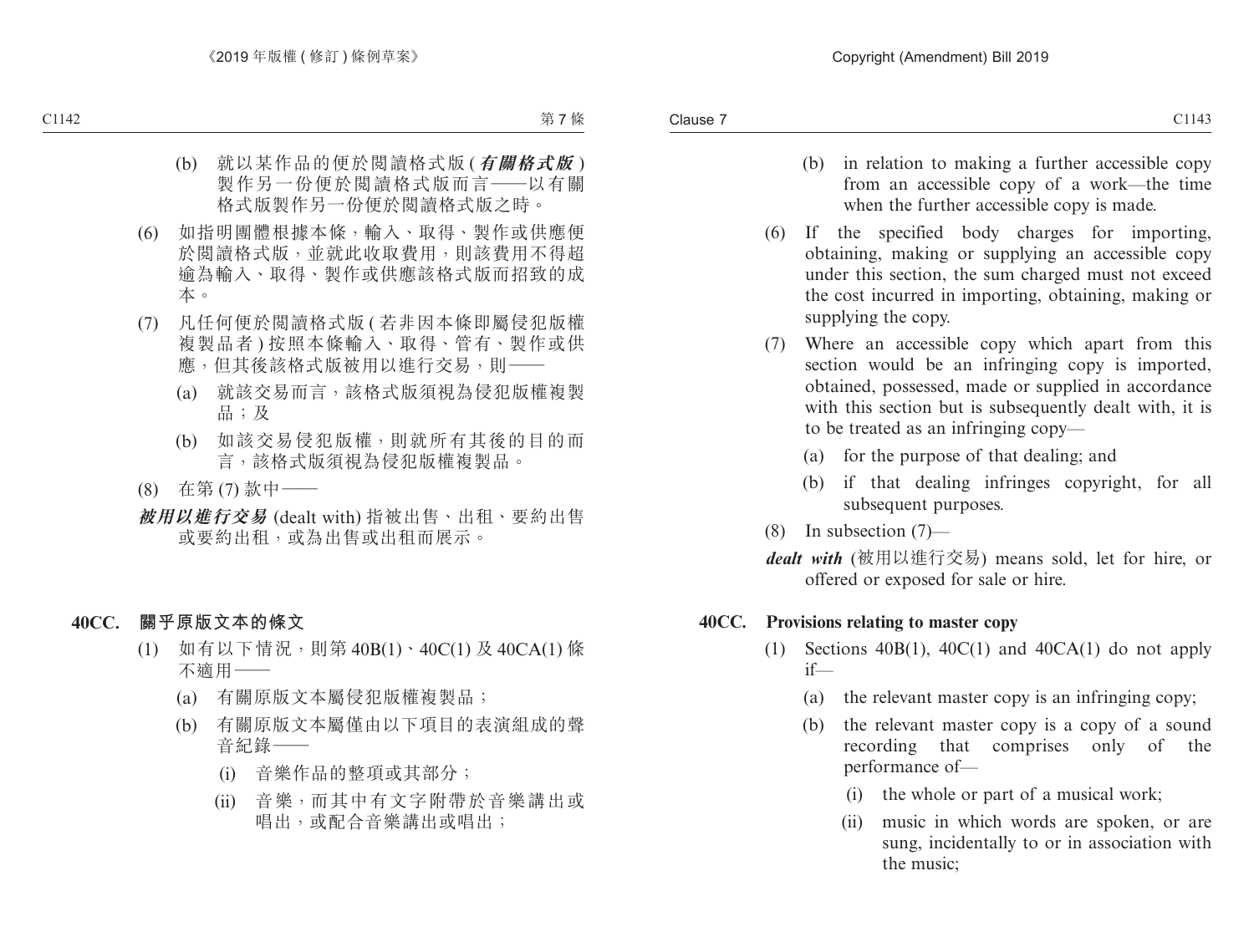- (iii) the whole or part of a dramatic work; or
- (iv) any combination of the items described in subparagraphs (i), (ii) and (iii);
- (c) the relevant master copy is of the whole or part of a musical work, and the making of an accessible copy would involve recording a performance of the whole or part of the work; or
- (d) the relevant master copy is of the whole or part of a dramatic work, and the making of an accessible copy would involve recording a performance of the whole or part of the work.
- (2) In this section—
- *relevant master copy* (有關原版文本), in relation to section  $40B(1)$ ,  $40C(1)$  or  $40CA(1)$ , means a master copy as defined by that section.".

#### **8. Section 40D amended (intermediate copies)**

(1) Section 40D(1), Chinese text—

## **Repeal**

"文本的指明團體,可管有任何在製作該便於閱讀文本"

## **Substitute**

"格式版的指明團體,可管有任何在製作該便於閱讀格 式版".

(2) Section 40D(1)(a), Chinese text—

## **Repeal**

"文本"

## **Substitute**

"格式版".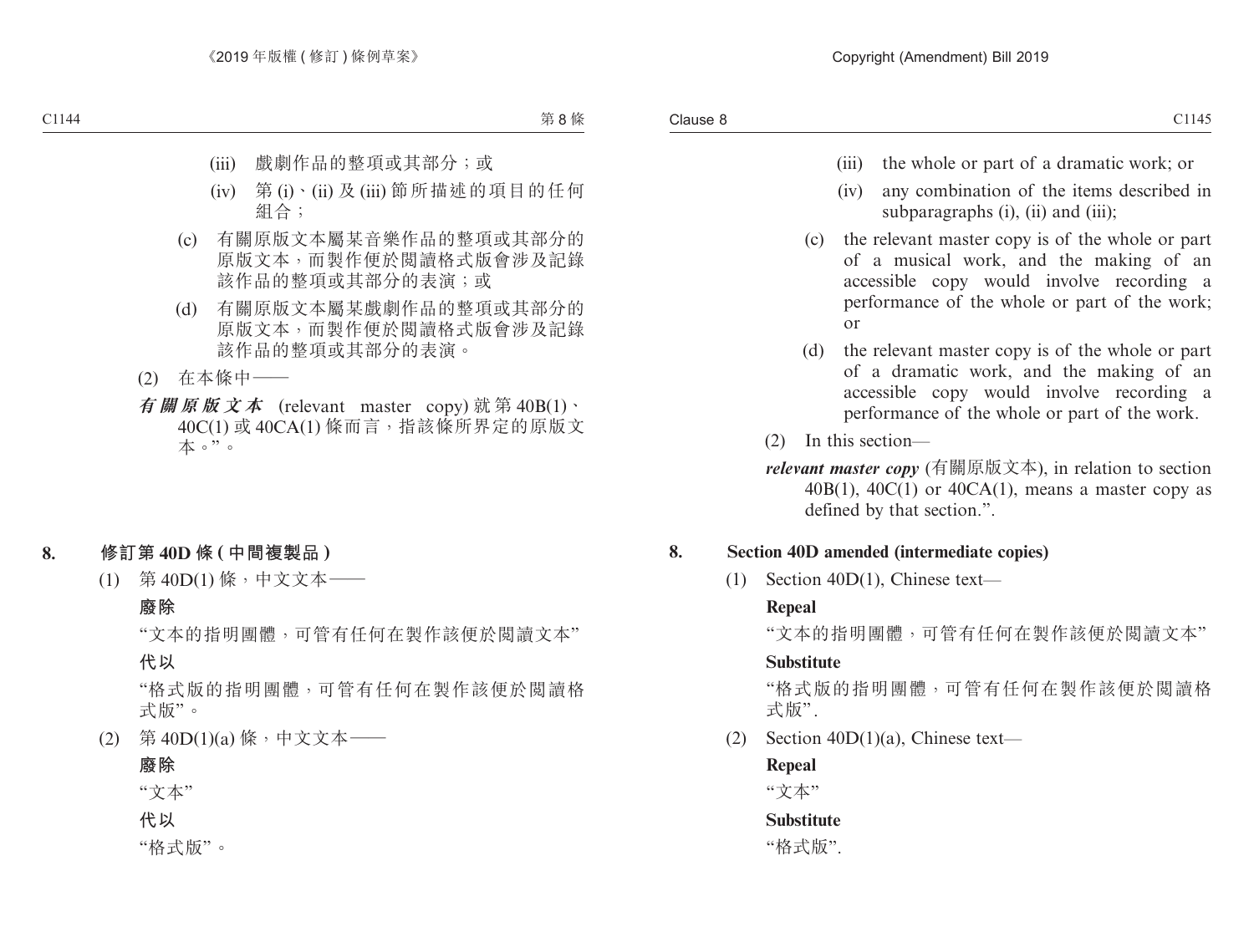(3) Section 40D(3), Chinese text—

**Repeal** "文本"

#### **Substitute**

"格式版".

(4) Section 40D(5)—

#### **Repeal**

"The requirement under subsection"

#### **Substitute**

"Subsection".

#### **9. Section 40E amended (records to be kept by specified bodies)**

(1) Section 40E(1), Chinese text—

#### **Repeal**

"必須在根據第 40C 條製作或供應任何便於閱讀文本之 後,在切實可行範圍內,盡快就該便於閱讀文本"

#### **Substitute**

"須在根據第 40C 條製作或供應任何便於閱讀格式版之 後,在切實可行範圍內,盡快就該便於閱讀格式版".

(2) Section 40E(2)(a), Chinese text—

#### **Repeal**

"文本"

#### **Substitute**

"格式版".

(3) Section 40E(2)(b), Chinese text—

#### **Repeal**

"文本"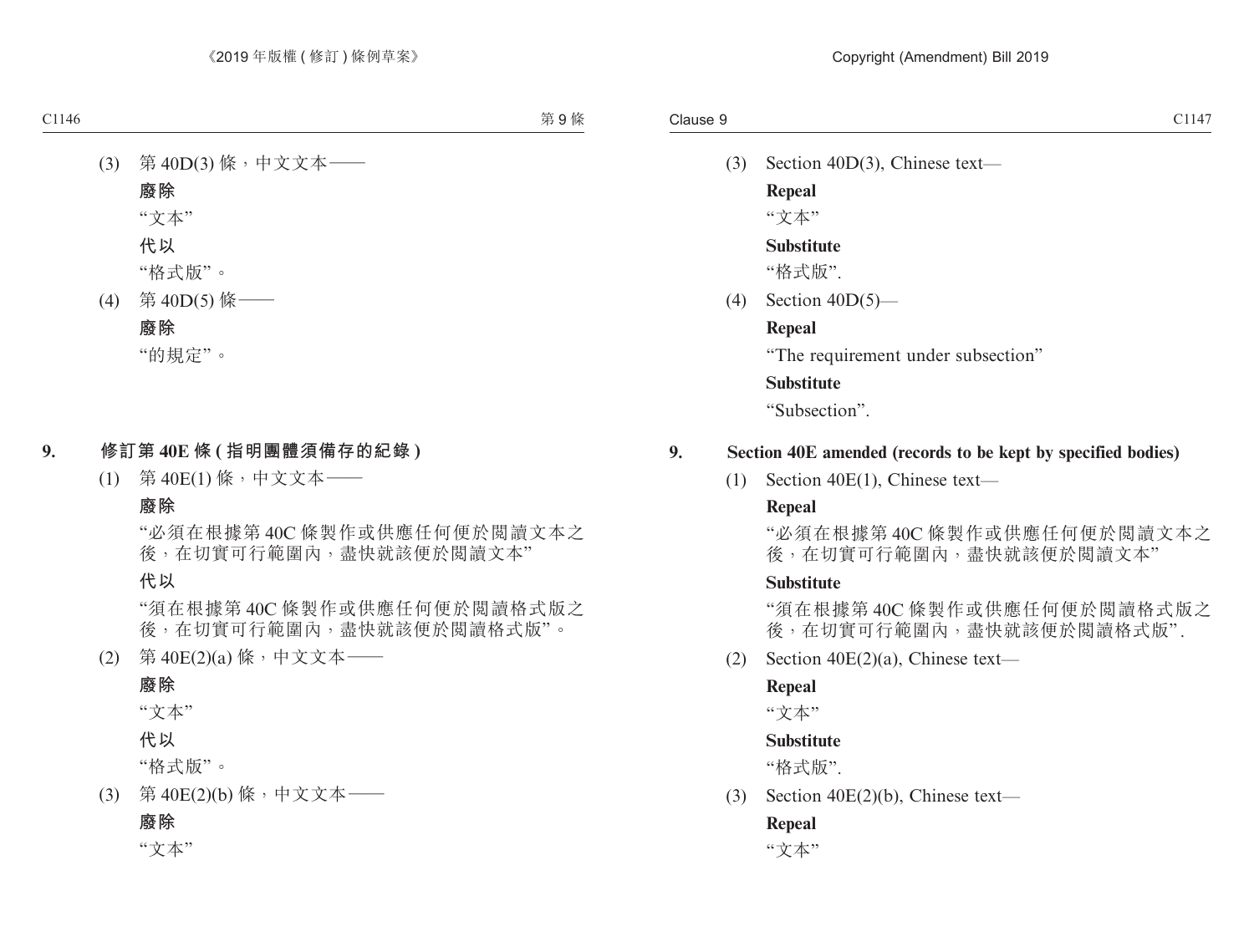### **Substitute**

"格式版".

(4) Section  $40E(2)(c)$ , after "copy"—

## **Add**

"or, if the title, publisher or edition is not known, a description of the relevant master copy".

 $(5)$  Section  $40E(2)(d)$ —

## **Repeal**

"where the accessible copy is made for or supplied to a body or a class of persons,"

## **Substitute**

"if the accessible copy is made for or supplied to a body or a class of persons—".

(6) Section  $40E(2)(e)$ —

## **Repeal**

"where more than one copy of the accessible copy is made or supplied,"

## **Substitute**

"if more than one copy of the accessible copy is made or supplied—".

(7) After section 40E(2)—

## **Add**

"(2A) A specified body must make a record of any accessible copy exported or supplied under section 40CA as soon as practicable after it is exported or supplied.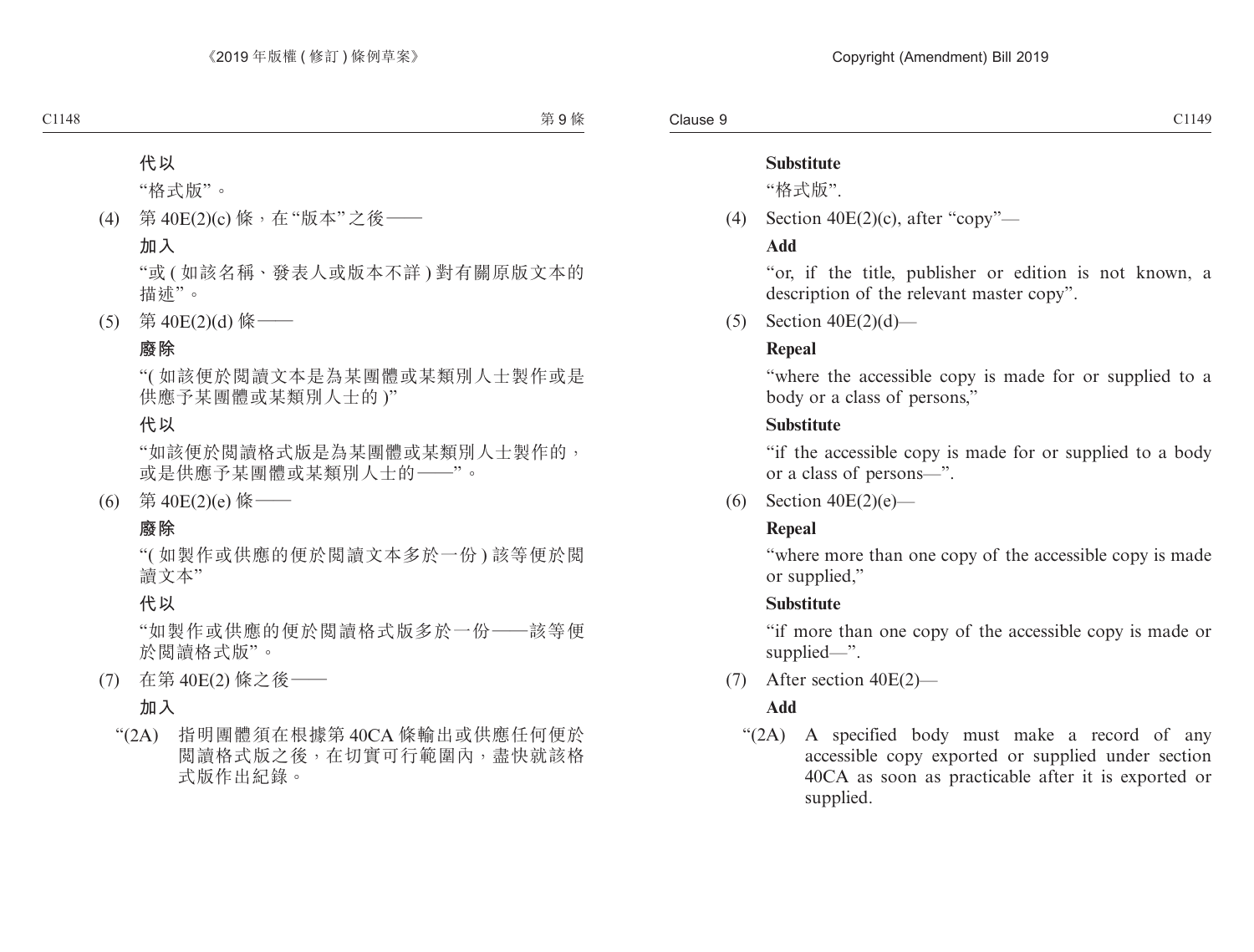- (2B) The record referred to in subsection (2A) must include—
	- (a) the date on which the specified body sent the accessible copy to the authorized entity;
	- (b) the form of the accessible copy;
	- (c) the title, publisher and edition of the relevant master copy or, if the title, publisher or edition is not known, a description of the relevant master copy; and
	- (d) the name of the authorized entity to which the accessible copy is exported or supplied.
- (2C) A specified body must make a record of any accessible copy imported or obtained under section 40CB as soon as practicable after it is imported or obtained.
- (2D) The record referred to in subsection (2C) must include—
	- (a) the date on which the accessible copy is received by the specified body;
	- (b) the form of the accessible copy;
	- (c) the title, publisher and edition of the relevant copyright work or, if the title, publisher or edition is not known, a description of the relevant copyright work;
	- (d) the name of the authorized entity from which the accessible copy is imported or obtained;
	- (e) the name or description of the person or persons to whom the accessible copy is supplied under section 40CB; and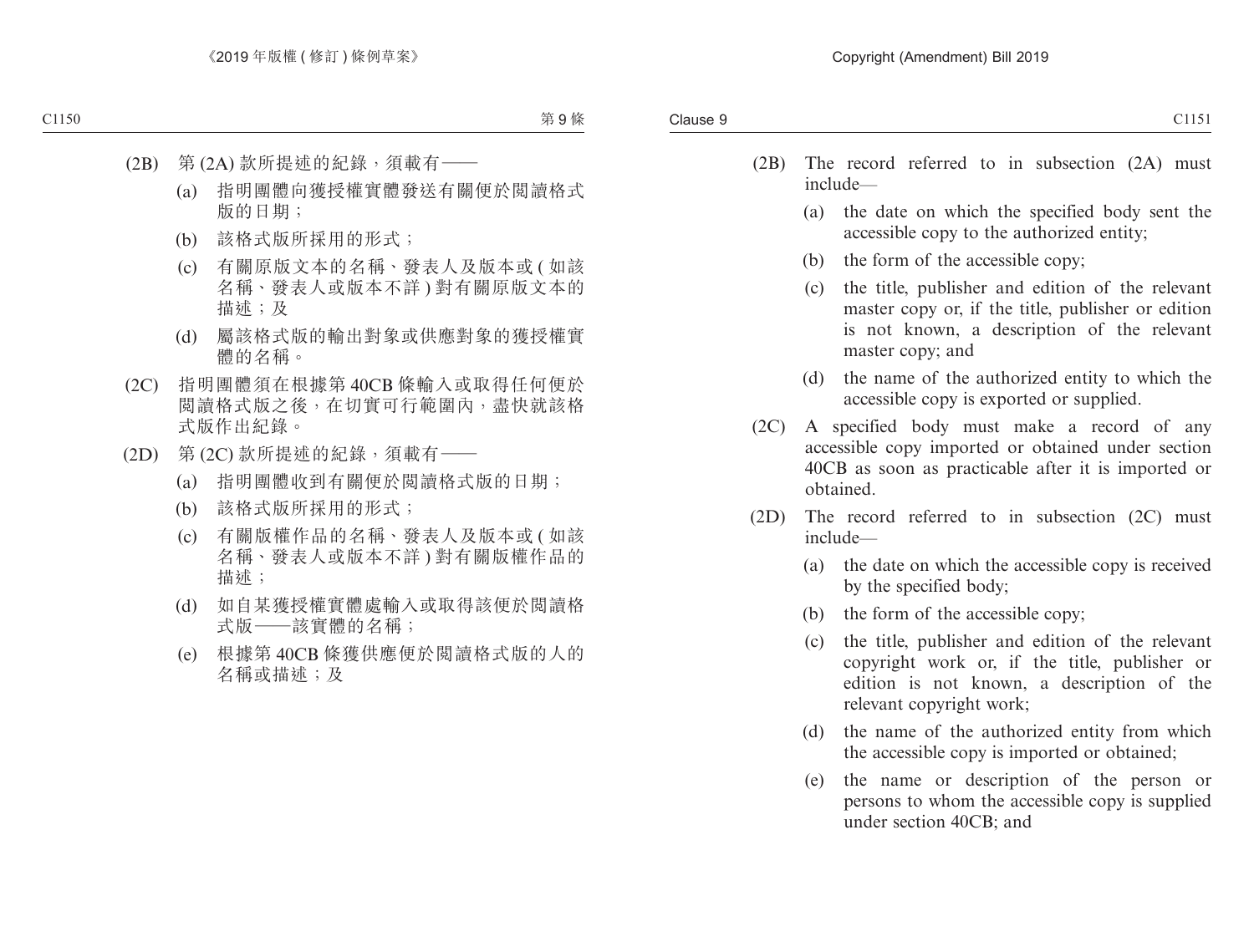- (f) if more than one copy of the accessible copy is so supplied—the total number of such copies.".
- (8) Section  $40E(4)(c)$ , after "copy"—

#### **Add**

"or, if the title, publisher or edition is not known, a description of the relevant master copy".

(9) Section 40E(5)(a)—

#### **Repeal**

 $``(1)"$ 

#### **Substitute**

"(1),  $(2A)$ ,  $(2C)$ ".

- **10. Section 40F amended (supplementary provisions for sections 40A to 40E)**
	- (1) Section 40F(2)—

#### **Repeal**

everything after "section 40B"

#### **Substitute**

", 40C, 40CA or 40CB) of a copyright work is taken to be accessible to a person with a print disability only if it is as accessible to the person as it would be if the person were not suffering from the disability.".

(2) Section 40F(3), Chinese text—

#### **Repeal**

"文本"

#### **Substitute**

"格式版".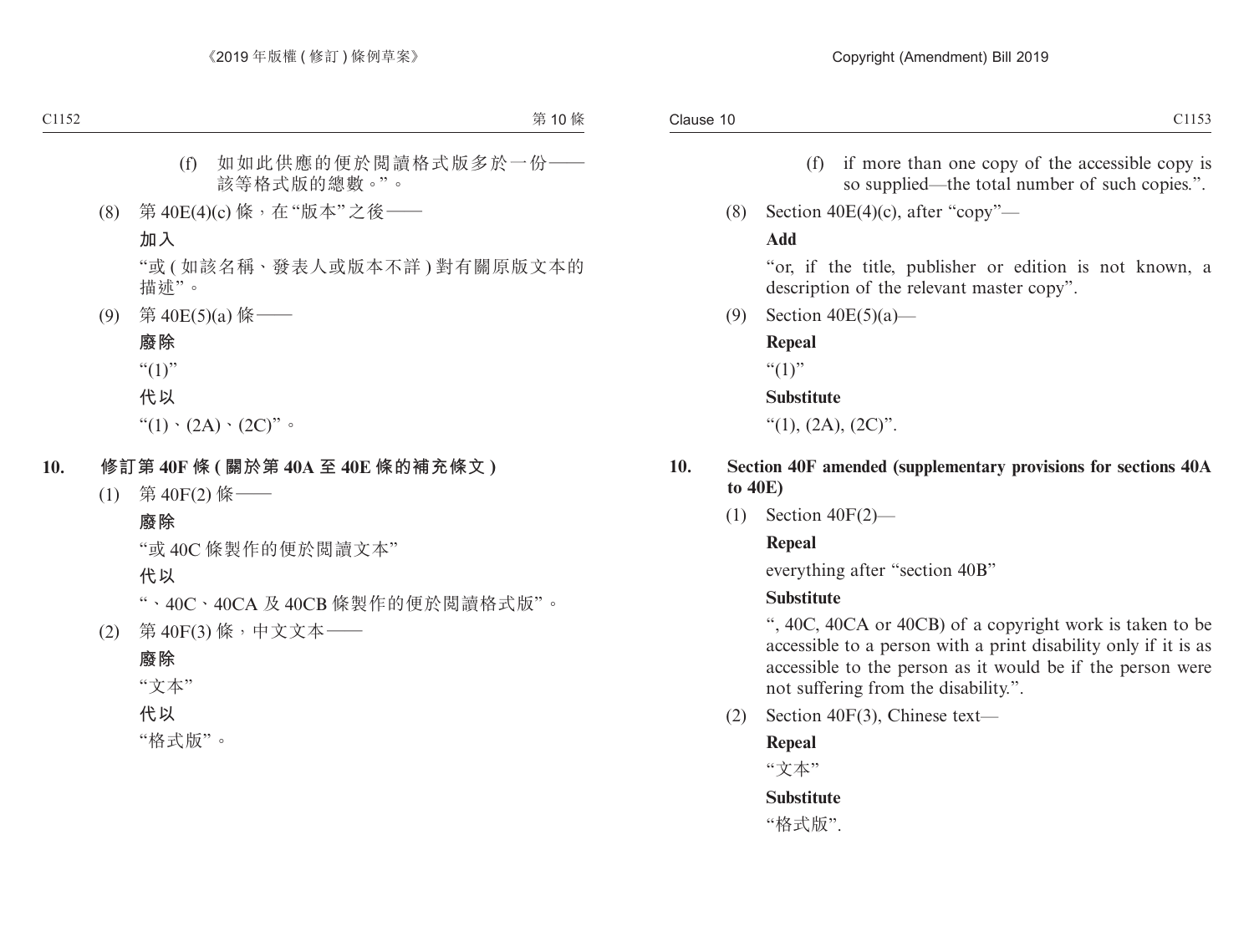(3) Section 40F(4), Chinese text— **Repeal** "文本" **Substitute**

"格式版".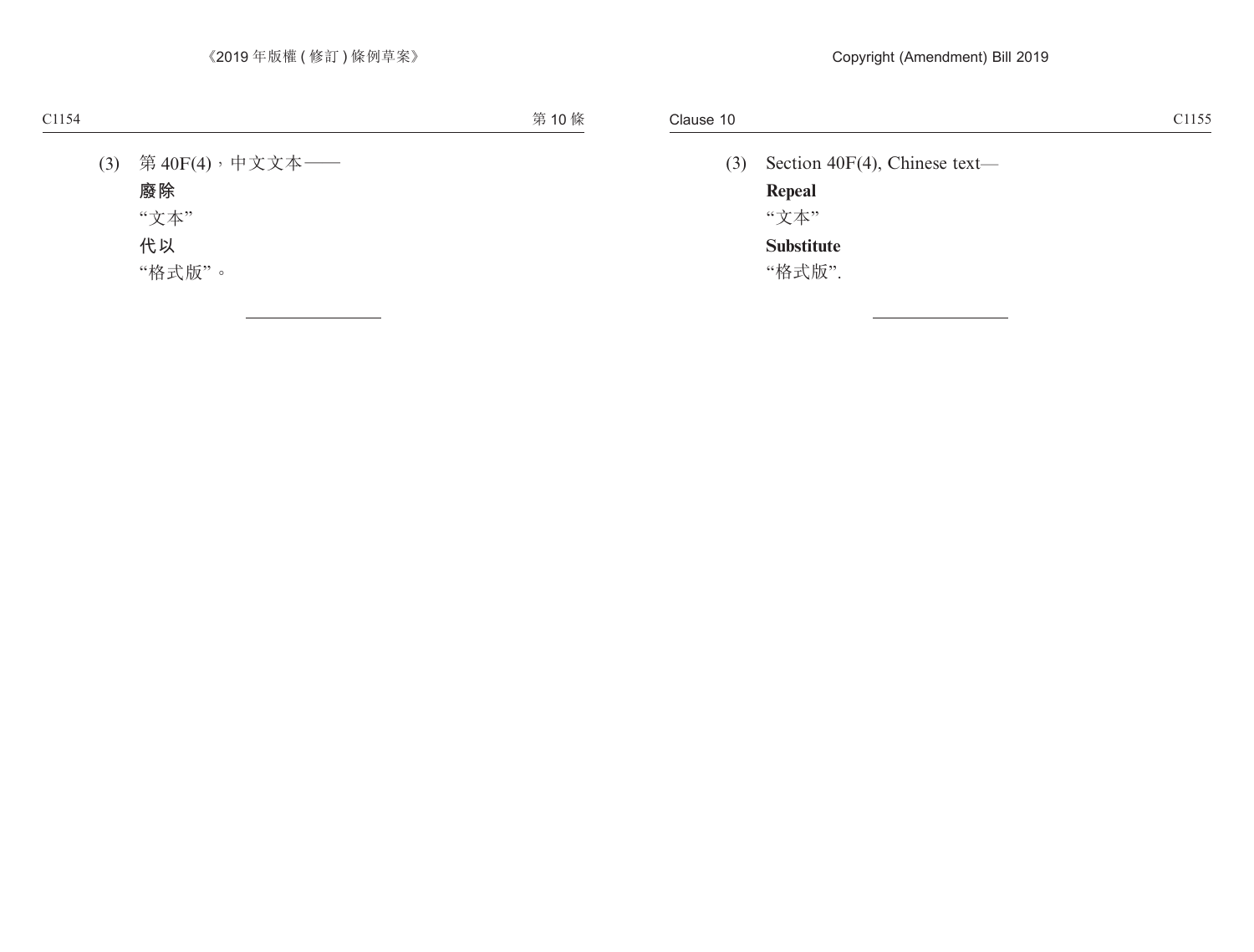#### **Explanatory Memorandum**

The main purposes of this Bill are to amend the Copyright Ordinance (Cap. 528) (*Ordinance*) to enhance copyright exceptions relating to persons with a print disability, in order to bring those exceptions into line with the standards set out in the Marrakesh Treaty to Facilitate Access to Published Works for Persons Who Are Blind, Visually Impaired or Otherwise Print Disabled.

- 2. Clause 1 sets out the short title.
- 3. Clause 4 amends section 40A of the Ordinance to amend and add terms used in sections 40A to 40F of the Ordinance. In particular, the scope of *print disability* is widened, and the new definitions of *authorized entity* and *supply* are added.
- 4. Clause 5 amends section 40B of the Ordinance so that a printdisabled person or another person acting on the person's behalf with lawful access to a copy of the whole or part of a literary, dramatic, musical or artistic work (*section 40B master copy*) may make an accessible copy of a section 40B master copy for the print-disabled person's personal use without infringing relevant copyrights. The scope of a section 40B master copy is also clarified to include a section 40B master copy in audio form.
- 5. Clause 6 amends section 40C of the Ordinance so that a specified body (as defined by section 40A(1) of the Ordinance) (*specified body*) that possesses, or has lawful access to, a copy of the whole or part of a literary, dramatic, musical or artistic work that has been published or otherwise made publicly available in any media (*section 40C master copy*) may make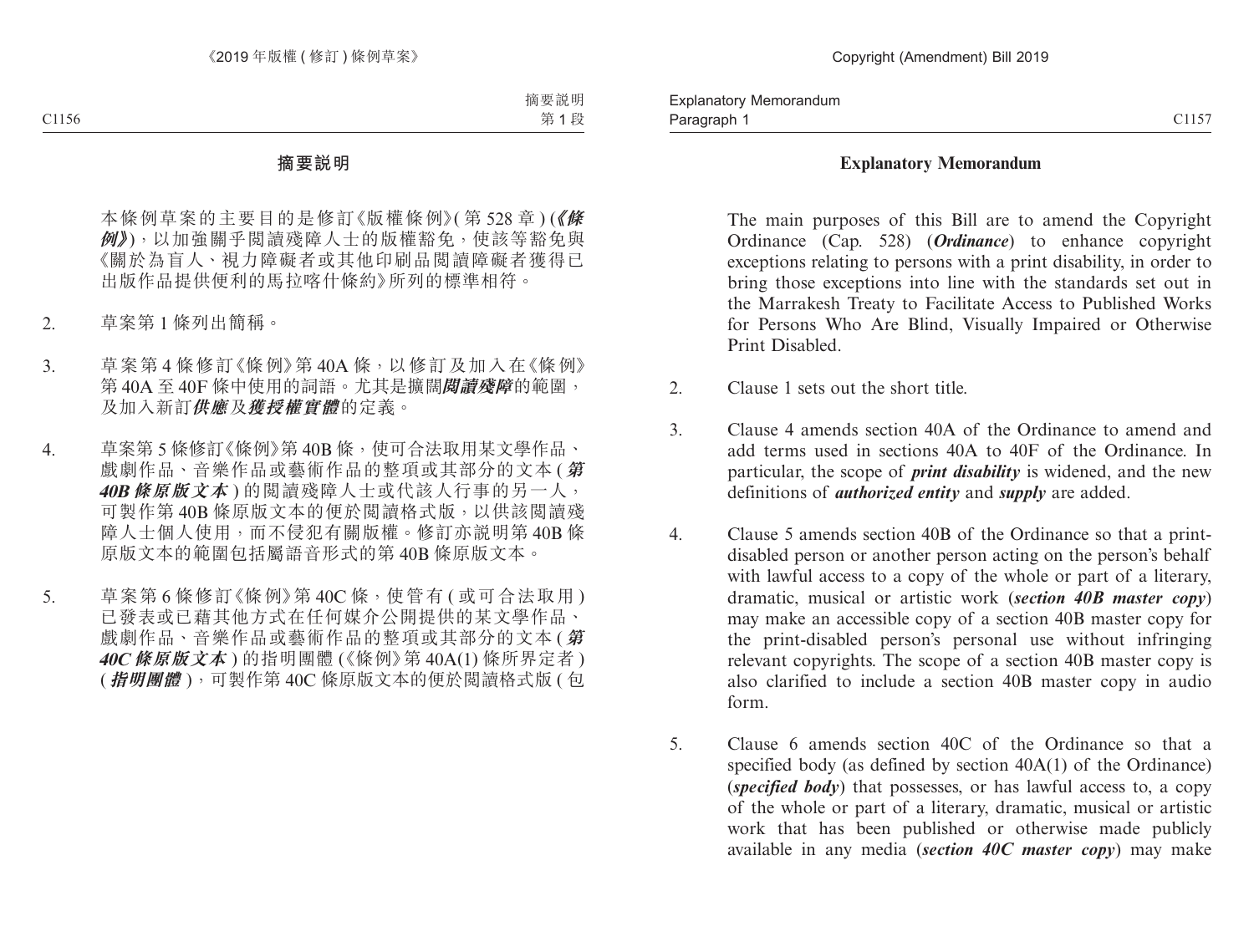accessible copies (including further accessible copies) of a section 40C master copy and supply such accessible copies to print-disabled persons for their personal use without infringing relevant copyrights. The scope of a section 40C master copy is also clarified to include a section 40C master copy in audio form.

- 6. Clause 7 adds the new sections 40CA, 40CB and 40CC to the Ordinance.
- 7. Section 40CA effectively provides that a specified body that possesses, or has lawful access to, a copy of the whole or part of a literary, dramatic, musical or artistic work that has been published or otherwise made publicly available in any media (*section 40CA master copy*) may make an accessible copy from a section 40CA master copy, or another accessible copy of an accessible copy, and export or supply such an accessible copy to an authorized entity without infringing relevant copyrights. It also provides for conditions that must be met by a specified body before an accessible copy can be exported or supplied to an authorized entity, and notification and other requirements.
- 8. Section 40CB effectively provides that a specified body may import or obtain from an authorized entity an accessible copy, possess an accessible copy so imported or obtained, make further accessible copies, and supply accessible copies so imported, obtained or made to print-disabled persons for their personal use without infringing relevant copyrights. It also provides for conditions that must be met by a specified body before an accessible copy can be imported, obtained or made, and other requirements.
- 9. Section 40CC excludes certain types of master copies from the scopes of sections  $40B(1)$ ,  $40C(1)$  and  $40CA(1)$ .